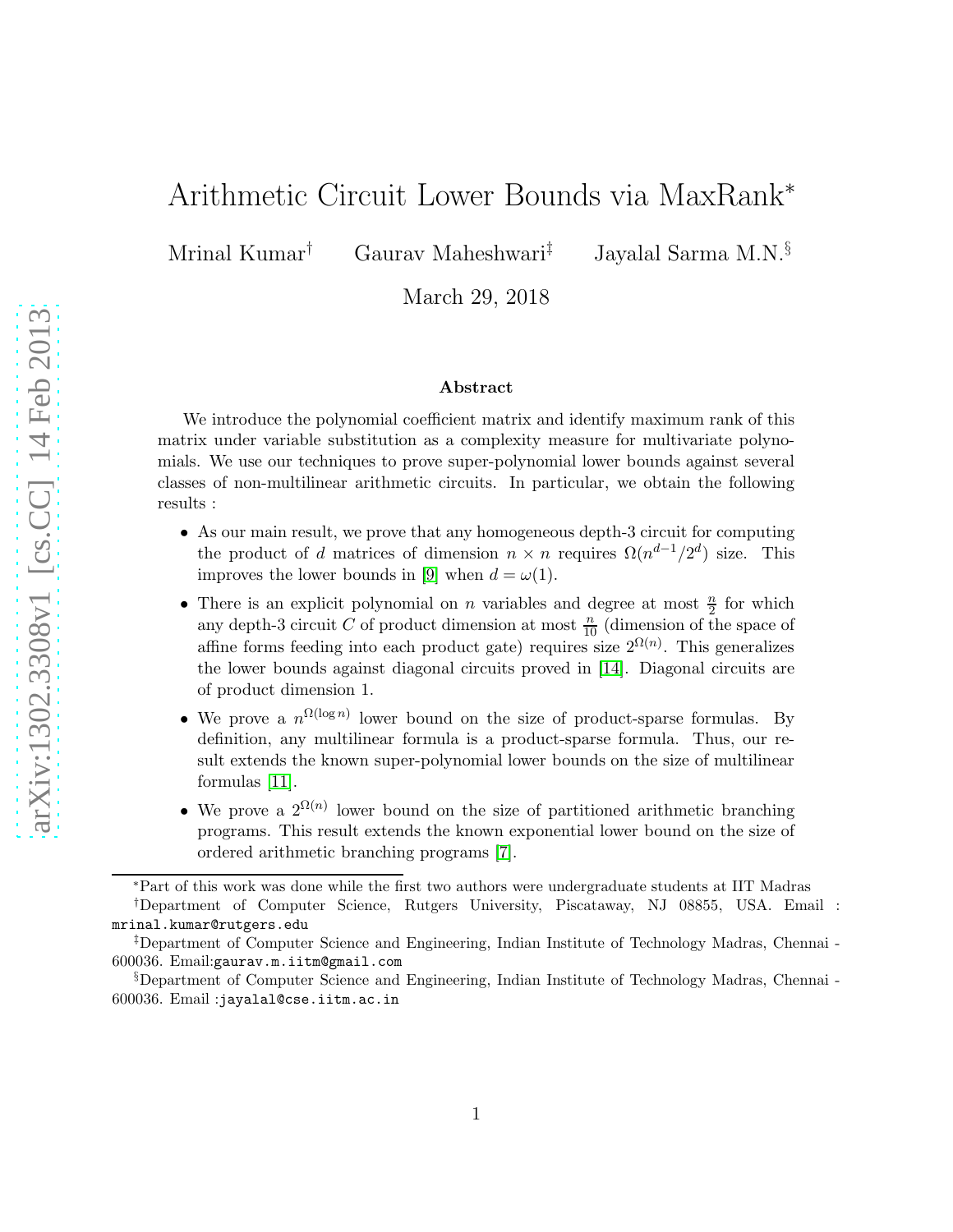### 1 Introduction

Arithmetic circuits is a fundamental model of computation for polynomials. Establishing the limitations of polynomial sized arithmetic circuits is a central open question in the area of algebraic complexity(see [\[17\]](#page-17-1) for a detailed survey). One of the surprises in the area was the result due to Agrawal and Vinay  $[2]$  where they show that if a polynomial in n variables of degree d (linear in n) can be computed by arithmetic circuits of size  $2^{o(n)}$ , then it can be computed by depth-4 circuits of size  $2^{o(n)}$ . The parameters of this result was further tightened by Koiran [\[8\]](#page-16-4). These results explained the elusiveness of proving lower bounds against even depth-4 circuits. For depth-3 circuits, the best known general result (over finite fields) is an exponential lower bound due to Grigoriev and Karpinski [\[5\]](#page-16-5) and Grigoriev and Razborov [\[4\]](#page-16-6). Lower bounds for restricted classes of depth-3 and depth-4 circuits are studied in  $[1, 9, 16]$  $[1, 9, 16]$  $[1, 9, 16]$ .

One class of models which has been extensively studied is when the gates are restricted to compute multilinear polynomials. Super-polynomial lower bounds are known for the size of multilinear formulas computing the permanent/determinant polynomial [\[12\]](#page-17-3). However, even under this restriction proving super-polynomial lower bounds against arbitrary multilinear arithmetic circuits is an open problem (see  $[17]$ ). The parameter identified by  $[11]$ , which showed the limitations of multilinear formulas, was the rank of a matrix associated with the circuit - namely the partial derivatives  $matrix<sup>1</sup>$  $matrix<sup>1</sup>$  $matrix<sup>1</sup>$ . The method showed that there exists a partition of variables into two sets such that the rank of the partial derivatives matrix of any polynomial computed by the model is upper bounded by a function of the size of the circuit. But there are explicit polynomials for which the rank of the partial derivatives matrix is high. This program has been carried out for several classes of multilinear polynomials and several variants of multilinear circuits  $[3, 7, 10, 11, 12, 13]$  $[3, 7, 10, 11, 12, 13]$  $[3, 7, 10, 11, 12, 13]$  $[3, 7, 10, 11, 12, 13]$  $[3, 7, 10, 11, 12, 13]$  $[3, 7, 10, 11, 12, 13]$ . However, this technique has inherent limitations when it comes to proving lower bounds against non-multilinear circuits because the partial derivatives matrix, in the form that was studied, can be considered only for multilinear circuits.

In this work, we generalize this framework to prove lower bounds against certain classes of non-multilinear arithmetic circuits. This generalization also shows that the multilinearity restriction in the above proof strategy can possibly be eliminated from the circuit model side. Hence it can also be seen as an approach towards proving lower bounds against the general arithmetic circuits.

We introduce a variant of the partial derivatives matrix where the entries will be polynomials instead of constants - which we call the *polynomial coefficient matrix*. Instead of rank of the partial derivatives matrix, we analyze the *maxrank* - the maximum rank of the polynomial coefficient matrix[2](#page-1-1) under any substitution for the variables from the underlying field. We first prove how the maxrank changes under arithmetic operations. These tools are

<span id="page-1-0"></span><sup>&</sup>lt;sup>1</sup>An exponential sized matrix associated with the multilinear polynomial with respect to a partition of the variables into two sets. See Section [2](#page-3-0) for the formal definition.

<span id="page-1-1"></span><sup>2</sup>When it is clear from the context, we drop the matrix as well as the partition. By the term, maxrank of a polynomial, we denote the maximum rank of the polynomial coefficient matrix corresponding to the polynomial with respect to the partition in the context.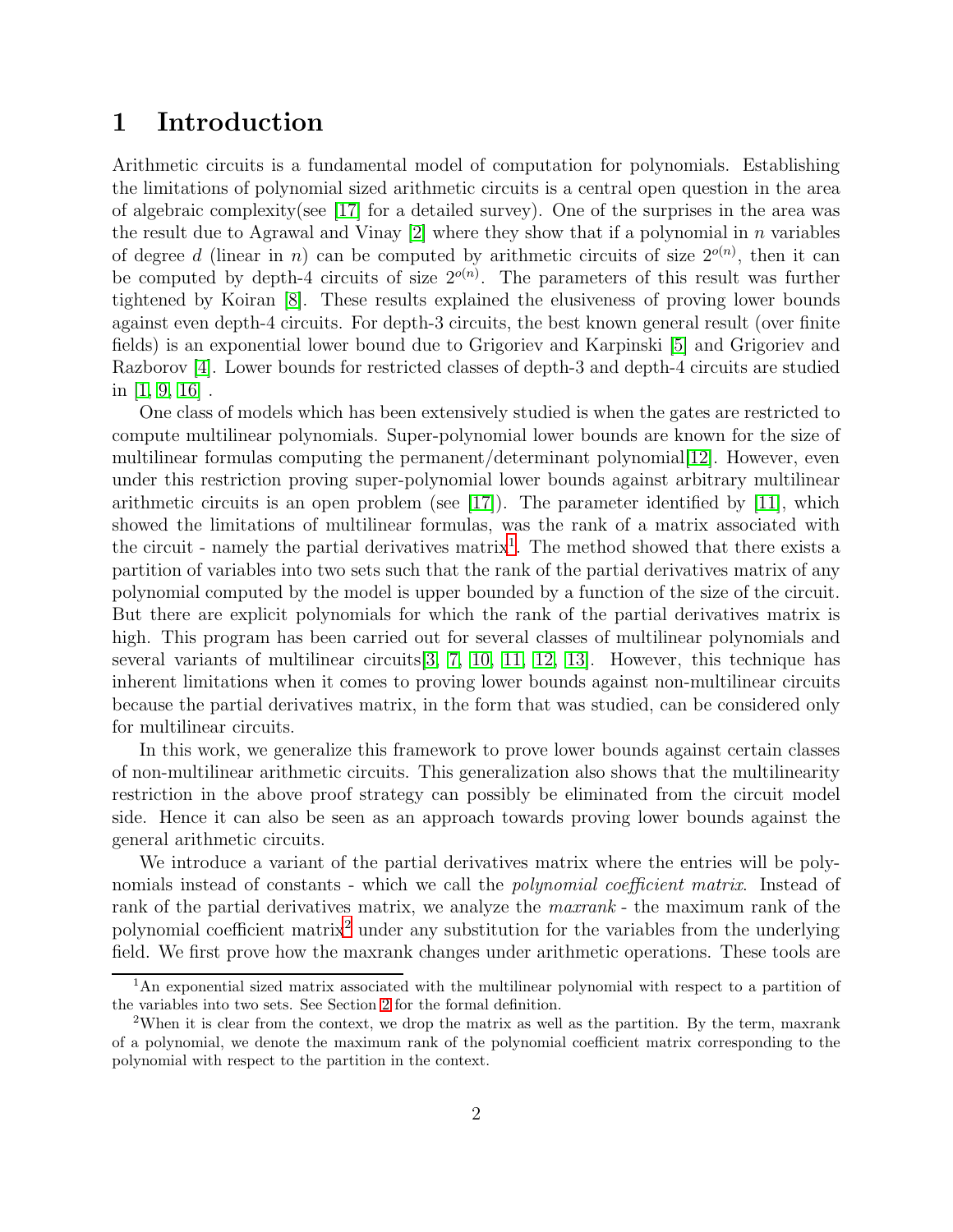combined to prove upper bounds on maxrank of various restrictions of arithmetic circuits.

In [\[9\]](#page-16-0), it was proved that any homogeneous depth-3 circuit for multiplying  $d\,n\times n$  matrices requires  $\Omega(n^{d-1}/d!)$  size. We use our techniques to improve this result in terms of the lower bound. Our methods are completely different from [\[9\]](#page-16-0) and this demonstrates the power of this method beyond the reach of the original partial derivatives matrix method due to Raz [\[11\]](#page-16-1). We prove the following as the main result of this paper.

<span id="page-2-0"></span>**Theorem 1.1** (Main Result). Any homogeneous depth-3 circuit for computing the product of d matrices of dimension  $n \times n$  requires  $\Omega(n^{d-1}/2^d)$  size.

Notice that compared to the bounds in [\[9\]](#page-16-0), our bounds are stronger when  $d = \omega(1)$ . Very recently, Gupta et al[\[6\]](#page-16-10) studied the model of homogeneous circuits and proved a strong lower bound parameterized by the bottom fan-in. They studied depth-4 circuits ( $\Sigma\Pi\Sigma\Pi$ ) and showed that if the fan-in of the bottom level product gate of the circuits is  $t$ , then any homogeneous depth-4 circuit computing the permanent (and the determinant) must have size  $2^{\Omega(\frac{n}{t})}$ . In particular, this implies  $2^{\Omega(n)}$  lower bound for any depth-3 homogeneous circuit computing the permanent (and the determinant) polynomial of  $n \times n$  matrices  $(n^2$  variables). However, we remark that Theorem [1.1](#page-2-0) is addressing the iterated matrix multiplication polynomial and hence is not directly subsumed by the above result. Moreover, the techniques used in [\[6\]](#page-16-10) are substantially different from ours.

We apply our method to depth-3 circuits where space of the affine forms feeding into each product gate in the circuit is of limited dimension. Formally, a depth-3  $\Sigma\Pi\Sigma$  circuit C is said to be of product dimension r if for each product gate P in C, where  $P = \prod_{i=1}^{d} L_i$ , where  $L_i$  is an affine form for each i, the dimension of the span of the set  $\{L_i\}_{i\in[d]}$  is at most  $\,r.\,$ 

We prove exponential lower bounds on the size (in fact, the top fan in) of depth-3 circuits of bounded product dimension for computing an explicit function.

**Theorem 1.2.** There is an explicit polynomial on n variables and degree at most  $\frac{n}{2}$  for which any  $\Sigma \Pi \Sigma$  circuit C of product dimension at most  $\frac{n}{10}$  requires size  $2^{\Omega(n)}$ .

In [\[14\]](#page-17-0), the author studies diagonal circuits, which are depth-3 circuits where each product gate is an exponentiation gate. Clearly, such a product gate can be visualized as a product gate with the same affine form being fed into it multiple times. Thus, these circuits are of product dimension 1, and our lower bound result generalizes size lower bounds against diagonal circuits.

Note that the product dimension of a depth-3 circuit is different from the dimension of the span of all affine forms computed at the bottom sum gates of a  $\Sigma\Pi\Sigma$  circuit. We will show that this parameter, which we refer to as the total dimension of the circuit, when bounded, makes the model non-universal.

For our next result, we generalize the model of syntactic multilinear formulas to productsparse formulas (see section [2](#page-3-0) for a definition). These formulas can compute non-multilinear polynomials as well. We show the following theorem regarding this model using our methods.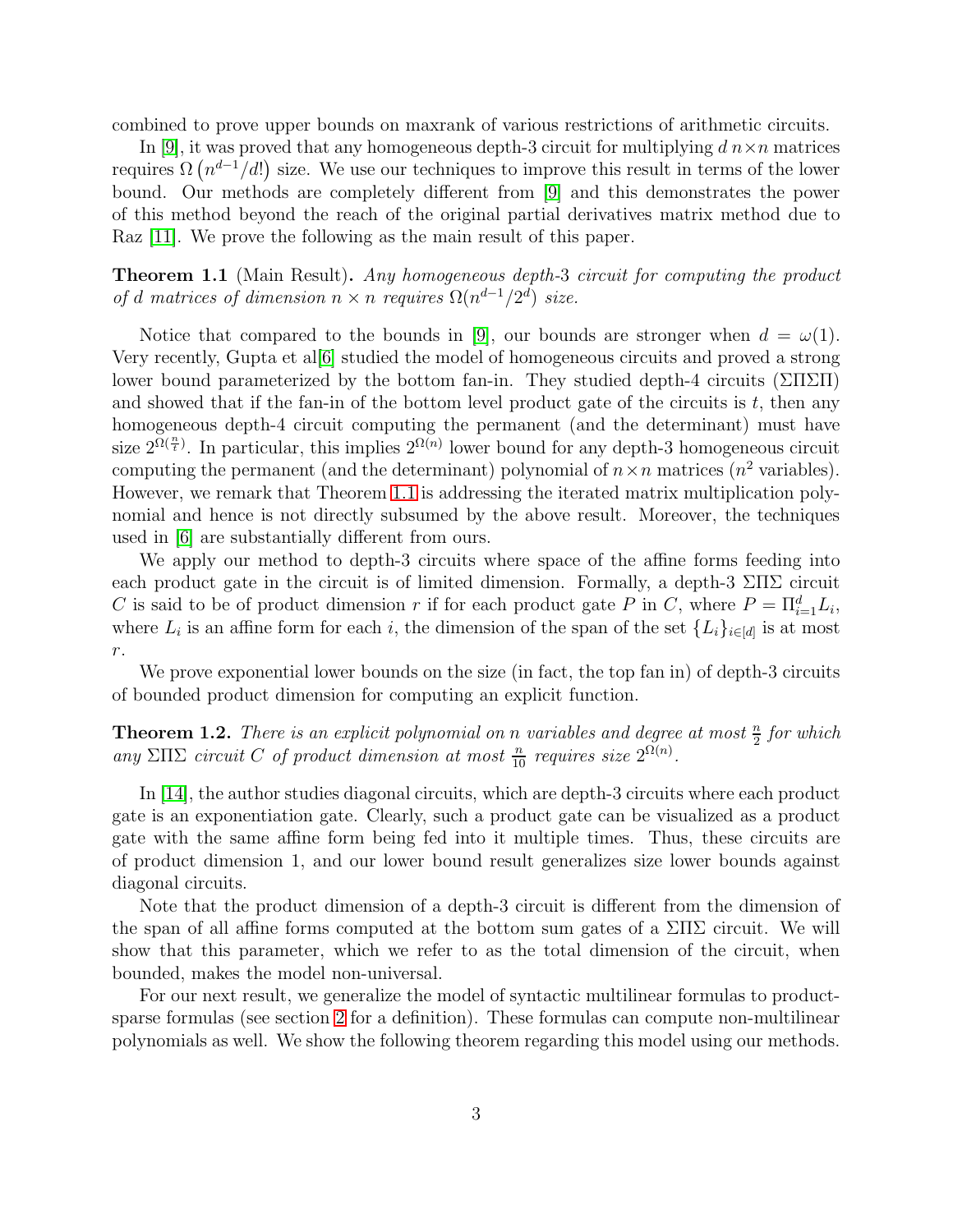**Theorem 1.3.** Let X be a set of 2n variables and let  $f \in \mathbb{F}[X]$  be a full max-rank polynomial. Let  $\Phi$  be any  $(s, d)$ -product-sparse formula of size  $n^{\epsilon \log n}$ , for a constant  $\epsilon$ . If  $sd = o(n^{1/8})$ , then f cannot be computed by  $\Phi$ .

We also generalize the above theorem to the case of preprocessesed product-sparse formulas. A preprocessed product-sparse formula can be viewed as obtained from a productsparse formula by applying a *preprocessing step* in which each occurrence of input variables is replaced by a non-constant univariate polynomial. Different instances of the same input variable are allowed to be replaced by different univariate polynomials.

As our fourth result, we define partitioned arithmetic branching programs which are generalizations of ordered ABPs. While ordered ABP can only compute multilinear polynomials, partitioned ABP is a non-multilinear model, thus can compute non-multilinear polynomials too. Moreover, exponential lower bounds are known for ordered arithmetic branching programs [\[7\]](#page-16-2). We prove an exponential lower bound for partitioned ABPs.

**Theorem 1.4.** Let X be a set of 2n variables and  $\mathbb{F}$  be a field. For any full max-rank homogeneous polynomial f of degree n over X and  $\mathbb{F}$ , the size of any partitioned ABP computing f must be  $2^{\Omega(n)}$ .

The rest of the paper is organized as follows. In section [2](#page-3-0) we describe formally some of the preliminary definitions and notations. In Section [3](#page-5-0) we define the main parameter of our lower bounds - the polynomial coefficient matrix and prove the required properties with respect to arithmetic operations. Section [4](#page-7-0) presents the lower bound result against depth-3 homogeneous circuits for computing iterated matrix multiplication. In section [5,](#page-10-0) we present an exponential lower bound for  $\Sigma\Pi\Sigma$  circuits of bounded product dimension. In section [6,](#page-12-0) we present super-polynomial lower bounds on preprocessed product-sparse formulas. In section [7](#page-15-0) we prove exponential lower bounds on partitioned arithmetic branching programs.

#### <span id="page-3-0"></span>2 Preliminaries

In this section, we formally define the models we study. For more detailed account of the model and the results we refer the reader to the survey [\[17\]](#page-17-1).

An arithmetic circuit  $\Phi$  over the field  $\mathbb F$  and the set of variables  $X = \{x_1, x_2, \ldots, x_n\}$  is a directed acyclic graph  $G = (V, E)$ . The vertices of G with in-degree 0 are called *input* gates and are labelled by variables in  $X$  or constants from the field  $\mathbb{F}$ . The vertices of  $G$  with out-degree 0 are called output gates. Every internal vertex is either a plus gate or a product gate. We will be working with arithmetic circuits with a single output gate and fan-in of every vertex being at most two. The polynomial computed by the arithmetic circuit is the polynomial associated with the output gate which is defined inductively from the polynomials associated with the nodes feeding into it and the operation at the output gate. The size of  $\Phi$ is defined to be the number of gates in  $\Phi$ . For a vertex  $v \in V$ , we denote the set of variables that occur in the subgraph rooted at v by  $X_v$ .

We consider depth restricted circuits. A  $\Sigma\Pi\Sigma$  circuit is a levelled depth-3 circuit with a plus gate at the top, multiplication gates at the middle level and plus gates at the bottom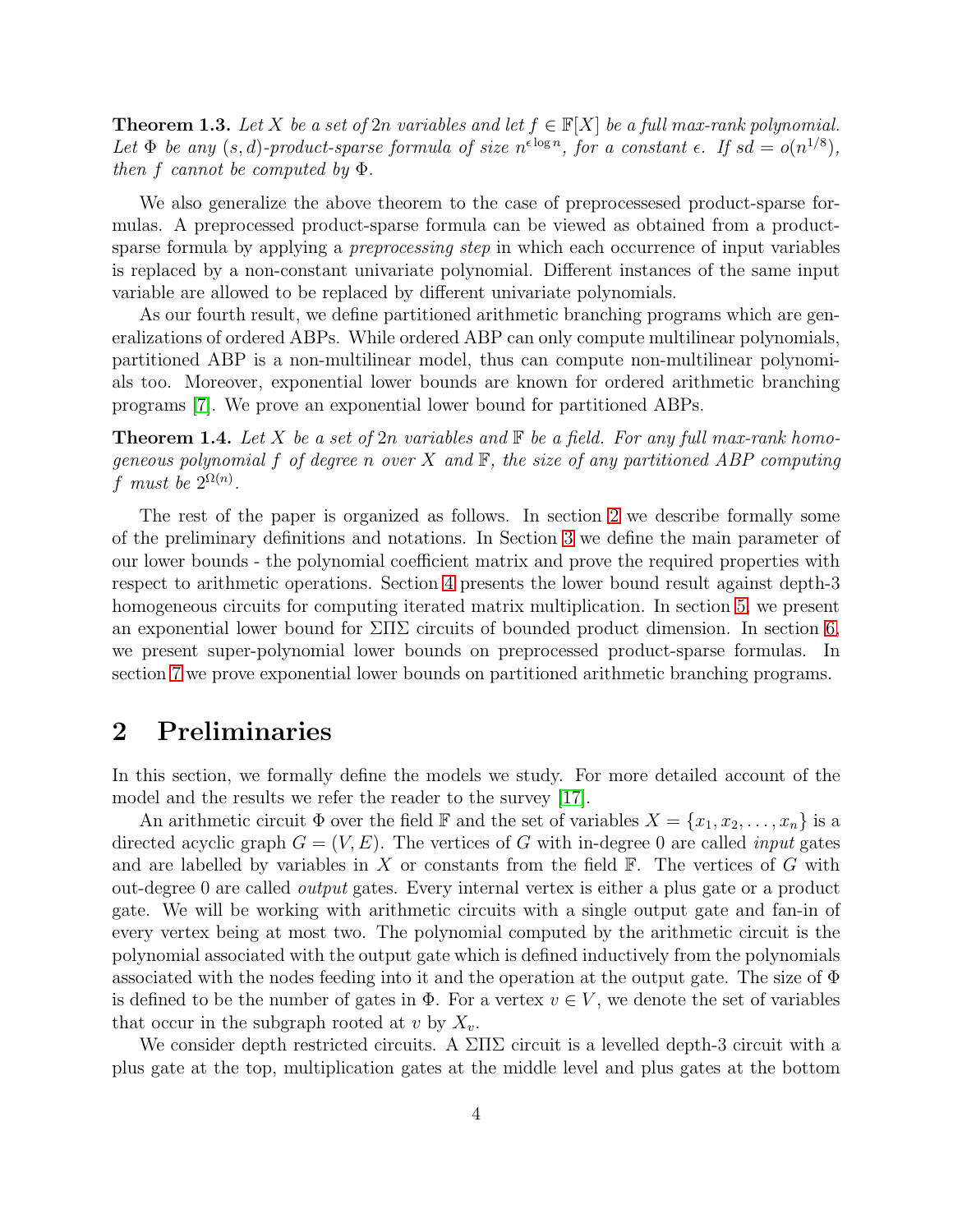level. The fan-in of the top plus gate is referred to as top fan-in. A  $\Sigma\Pi\Sigma$  circuit is said to be homogeneous if the plus gate at the bottom level compute homogeneous linear forms only.

An important restricted model of arithmetic circuits is multilinear circuits. A polynomial  $f \in \mathbb{F}[X]$  is called *multilinear* if the degree of every variable in f is at most one. An arithmetic circuit is called multilinear if the polynomial computed at every gate is multilinear. An arithmetic circuit is called *syntactic multilinear* if for every product gate v with children  $v_1$ and  $v_2, X_{v_1} \cap X_{v_2} = \phi$ .

An arithmetic circuit is called an *arithmetic formula* if the underlying undirected graph is acyclic i.e. fan-out of every vertex is one. An arithmetic circuit is called *skew* if for every product gate, at least one of its children is an input gate. A circuit is called weakly skew if for every product gate, at least one of its incoming edges is a cut-edge.

Let  $\Phi$  be a formula defined over the set of variables X and a field  $\mathbb F$ . For a product gate  $v$  in  $\Phi$  with children  $v_1$  and  $v_2$ , let us define the following properties:

- **Disjoint** v is said to be disjoint if  $X_{v_1} \cap X_{v_2} = \phi$ .
- **Sparse** v is said to be *s*-sparse if the number of monomials in the polynomial computed by at least one of its input gates is at most  $2<sup>s</sup>$ .

Also, for a node v in  $\Phi$ , let us define the product-sparse depth of v to be equal to the maximum number of non-disjoint product gates in any path from a leaf to  $v$ .

**Definition 2.1.** A formula is said to be a  $(s, d)$ -product-sparse if every product gate v is either disjoint or s-sparse, where d is the product-sparse depth of the root node.

Clearly, any syntactic multilinear formula is a  $(s, 0)$ -product-sparse formula for any s. Also, a skew formula is a  $(0, d)$ -product-sparse formula where d is at most the height of the formula. Thus, proving lower bounds for product-sparse formulas will be a strengthening of known results. We also define an extension of the above class of formulas.

Definition 2.2. A preprocessed product-sparse formula is a product-sparse formula in which each input gate which is labelled by an input variable (say,  $x_i$ ) is replaced by a gate labelled by a non-constant univariate polynomial  $T(x_i)$  in the same variable. The size of a preprocessed product-sparse formula is defined to be the size of underlying product-sparse formula.

An arithmetic branching program (ABP) B over a field  $\mathbb F$  and a set of variables X is defined as a 4-tuple  $(G, w, s, t)$  where  $G = (V, E)$  is a directed acyclic graph in which V can be partitioned into levels  $L_0, L_1, \ldots, L_d$  such that  $L_0 = \{s\}$  and  $L_d = \{t\}$ . The edges in E can only go between two consecutive levels. The weight function  $w : E \to X \cup F$  assigns variables or constants from the field to the edges of  $G$ . For a path  $p$  in  $G$ , we extend the weight function by  $w(p) = \prod_{e \in p} w(e)$ . For any  $i, j \in V$ , let us denote by  $P_{i,j}$  the collection of all paths from  $i$  to  $j$  in  $G$ . Every vertex  $v$  in  $B$  computes a polynomial which is given by  $\sum_{p \in P_{s,v}} w(p)$ . The polynomial f computed by B is defined to be the polynomial computed at the sink t i.e.  $f = \sum_{p \in P_{s,t}} w(p)$ . The size of B is defined to be |V|. The depth of B is defined to be d.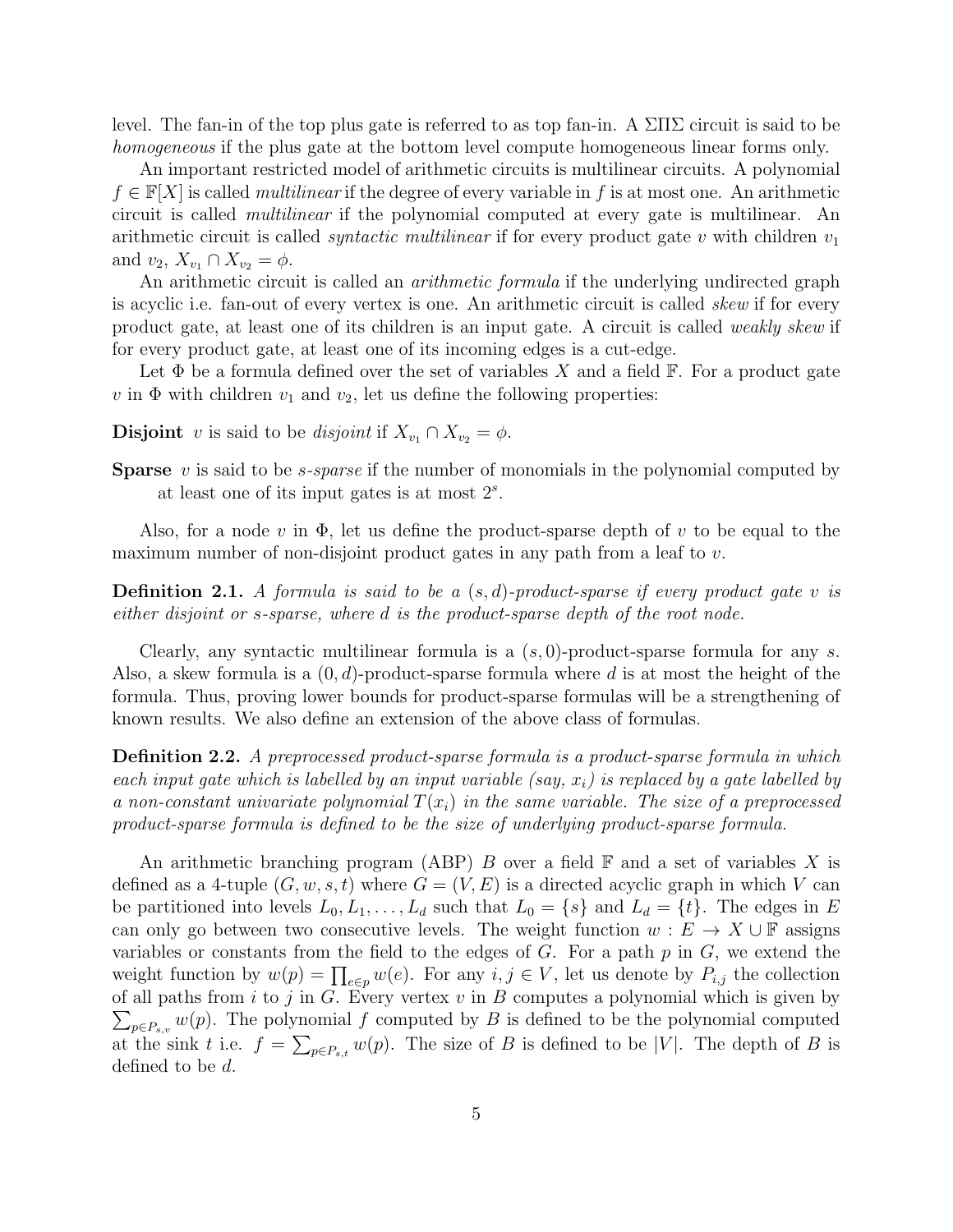For any  $i, j \in V$ , let us denote by  $X_{i,j}$  the set of variables that occur in paths  $P_{i,j}$  and denote by  $f_{i,j}$  the polynomial  $\sum_{p \in P_{i,j}} w(p)$ . A homogeneous arithmetic branching program is an ABP  $B$  in which the weight function  $w$  assigns linear homogeneous forms to the edges of B. Clearly, the degree of the homogeneous polynomial computed by  $B$  is equal to the depth of B.

**Definition 2.3.** Let  $B = (G, w, s, t)$  be a homogeneous ABP over a field  $\mathbb{F}$  and set of variables  $X = \{x_1, x_2, \ldots, x_{2n}\}.$  B is said to be  $\pi$ -partitioned for a permutation  $\pi : [2n] \rightarrow$ [2n] if there exists an  $i = 2\alpha n$  for some constant  $\alpha$  such that the following condition is satisfied,  $\forall v \in L_i$ :

- Either,  $X_{s,v} \subseteq \{x_{\pi(1)}, x_{\pi(2)}, \ldots, x_{\pi(n)}\}$  and  $|X_{v,t}| \leq 2n(1-\alpha)$ .
- Or,  $X_{v,t} \subseteq \{x_{\pi(n+1)}, x_{\pi(n+2)}, \ldots, x_{\pi(2n)}\}$  and  $|X_{s,v}| \le 2n(1-\alpha)$

We say that B is partitioned with respect to the level  $L_i$ . B is said to be a partitioned ABP if it is  $\pi$ -partitioned for some  $\pi : [2n] \rightarrow [2n]$ .

#### <span id="page-5-0"></span>3 The Polynomial Coefficient Matrix & Properties

In this section, we introduce the main tool used in the paper and prove its properties. Let  $Y = \{y_1, y_2, \ldots, y_m\}$  and  $Z = \{z_1, z_2, \ldots, z_m\}$  be two sets of variables. Let  $f \in \mathbb{F}[Y, Z]$  be a multilinear polynomial over the field  $\mathbb F$  and the variables  $Y \cup Z$ . Define  $L_f$  to be the  $2^m \times 2^m$ partial derivatives matrix as follows: for monic multilinear monomials  $p \in \mathbb{F}[Y], q \in \mathbb{F}[Z]$ , define  $L_f(p,q)$  to be the coefficient of the monomial pq in f. Let us denote the rank of  $L_f$ by rank( $L_f$ ). We extend the partial derivatives matrix to non-multilinear polynomials.

**Definition 3.1** (Polynomial Coefficient Matrix). Let  $f \in \mathbb{F}[Y, Z]$  be a polynomial over the field  $\mathbb F$  and the variables  $Y \cup Z$ . Define  $M_f$  to be the  $2^m \times 2^m$  polynomial coefficient matrix with each entry from the ring  $\mathbb{F}[Y, Z]$  defined as follows. For monic multilinear monomials p and q in the set of variables Y and Z respectively,  $M_f(p,q) = G$  if and only if f can be uniquely written as  $f = pq(G) + Q$ , where  $G, Q \in \mathbb{F}[Y, Z]$  such that G does not contain any variable other than those present in p and q, Q does not have any monomial m which is divisible by pq and which contains only variables that are present in p and q.

For example, if  $f = y_1 z_1 + y_1^2 z_1 + y_1 z_1 z_2 + z_1$  then  $M_f(y_1, z_1) = 1 + y_1$ . Observe that we can write,

$$
f = \sum_{p,q} M_f(p,q)pq .
$$

Also observe that for a multilinear polynomial  $f \in \mathbb{F}[Y, Z]$ , the polynomial coefficient matrix  $M_f$  is same as the partial derivatives matrix  $L_f$ . For any substitution function  $S: Y \cup Z \to \mathbb{F}$ , let us denote by  $M_f|_S$  the matrix obtained by substituting each variable to the field element as given by S at each entry in  $M_f$ . We define max-rank of  $M_f$  as follows:

$$
\max\text{-rank}(M_f) = \max_{S:Y\cup Z\to \mathbb{F}} \{\text{rank}(M_f|_S)\}
$$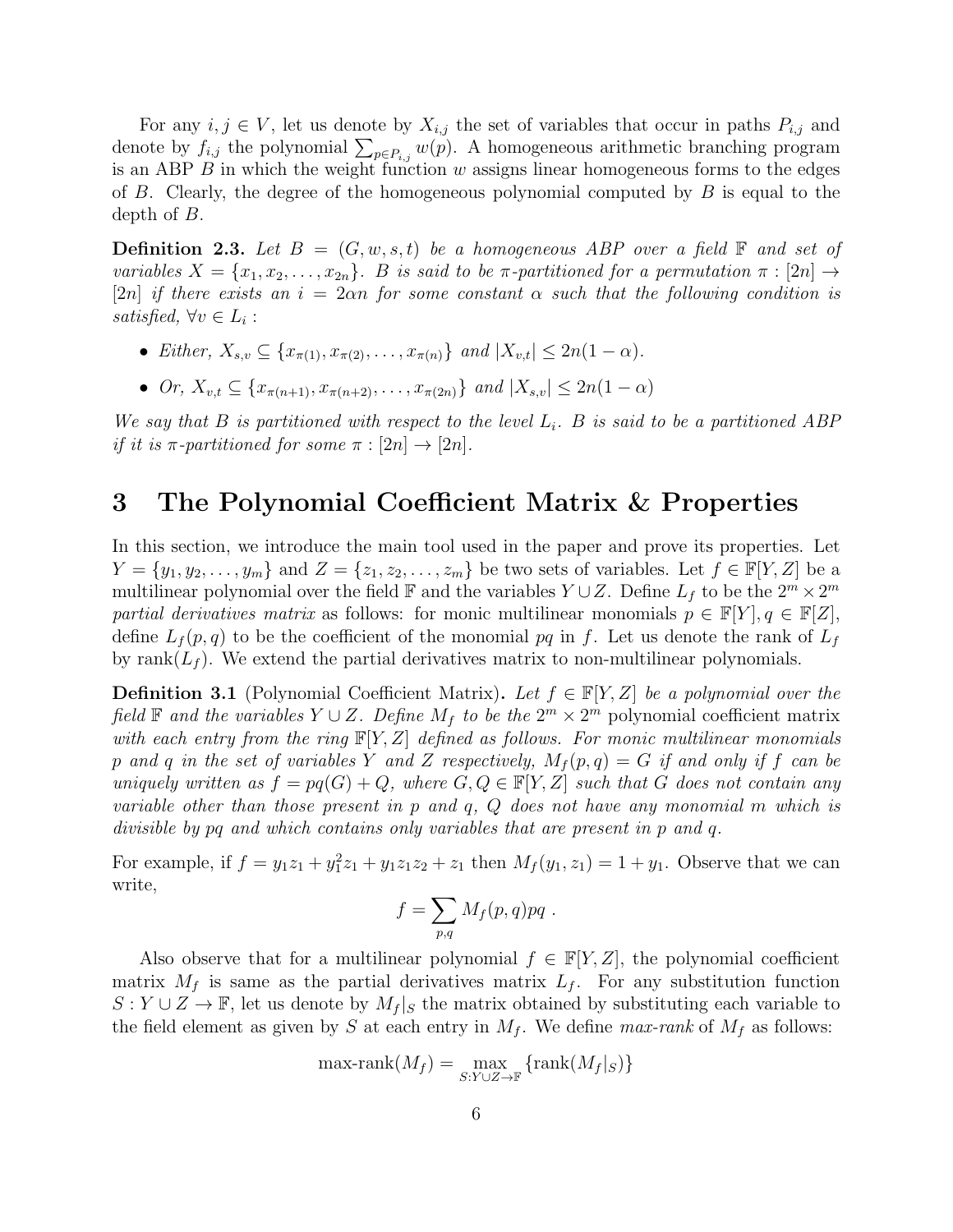The following propositions bound the max-rank of the polynomial coefficient matrix.

<span id="page-6-2"></span>**Proposition 3.2.** Let  $f \in \mathbb{F}[Y, Z]$  be a polynomial over the field  $\mathbb{F}$  and the sets of variables  $Y' \subseteq Y$  and  $Z' \subseteq Z$ . Let  $a = \min\{|Y'|, |Z'|\}$ . Then,  $\max\text{-rank}(M_f) \leq 2^a$ .

*Proof.* In the polynomial coefficient matrix  $M_f$ , the number of non-zero rows or non-zero columns will be at most  $2^a$ . Thus, rank of  $M_f$  for any substitution would be at most  $2^a$ . Hence, max-rank $(M_f) \leq 2^a$ . □

<span id="page-6-1"></span>**Proposition 3.3.** Let  $f, g \in \mathbb{F}[Y, Z]$  be two polynomials. Then,

 $\max\text{-rank}(M_{f+q}) \leq \max\text{-rank}(M_f) + \max\text{-rank}(M_q).$ 

*Proof.* It is easy to observe that  $M_{f+q} = M_f + M_q$ . Let max-rank $(M_{f+q}) = \text{rank}(M_{f+q}|_S)$ for some substitution S. Then,

$$
\begin{array}{rcl}\n\max\text{-rank}(M_{f+g}) & = & \text{rank}(M_{f+g}|_S) \\
& = & \text{rank}(M_f|_S + M_g|_S) \\
& \leq & \text{rank}(M_f|_S) + \text{rank}(M_g|_S) \\
& \leq & \text{max-rank}(M_f) + \text{max-rank}(M_g).\n\end{array}
$$

<span id="page-6-3"></span>**Proposition 3.4.** Let  $Y_1, Y_2 \subseteq Y$  and  $Z_1, Z_2 \subseteq Z$  such that  $Y_1 \cap Y_2 = \phi$  and  $Z_1 \cap Z_2 = \phi$ . Let  $f \in \mathbb{F}[Y_1, Z_1]$  and  $g \in \mathbb{F}[Y_2, Z_2]$ . Then,

 $\Box$ 

 $\Box$ 

$$
\max\text{-rank}(M_{fg}) = \max\text{-rank}(M_f) \cdot \max\text{-rank}(M_g).
$$

*Proof.* We think of  $M_f$  as a  $2^{|Y_1|} \times 2^{|Z_1|}$  matrix and  $M_g$  as a  $2^{|Y_2|} \times 2^{|Z_2|}$  matrix as all the other entries are zero. Similarly, we can think of  $M_{fg}$  as a  $2^{|Y_1 \cup Y_2|} \times 2^{|Z_1 \cup Z_2|}$  matrix. Since f and g are defined over disjoint set of variables, we have  $M_{fg} = M_f \otimes M_g$  where  $\otimes$  denotes the tensor product of two matrices. Let max-rank $(M_{fg})$  = rank $(M_{fg}|_S)$  for some substitution S. Then,

$$
\begin{array}{rcl}\n\max\text{-rank}(M_{fg}) & = & \text{rank}(M_{fg}|_S) \\
& = & \text{rank}((M_f \otimes M_g)|_S) \\
& \leq & \text{rank}(M_f|_S) \cdot \text{rank}(M_g|_S) \\
& \leq & \text{max-rank}(M_f) \cdot \max\text{-rank}(M_g).\n\end{array}
$$

Similarly, max-rank $(M_{fq}) \geq$  max-rank $(M_f) \cdot$  max-rank $(M_q)$ .

<span id="page-6-0"></span>**Proposition 3.5.** Let  $f \in \mathbb{F}[Y, Z]$  and  $g \in \mathbb{F}[Y]$  or  $g \in \mathbb{F}[Z]$ . Then, max-rank $(M_{fg}) \leq$ max-rank $(M_f)$ .

*Proof.* Without loss of generality, we assume that  $g \in \mathbb{F}[Y]$ . The case when  $g \in \mathbb{F}[Z]$ will follow similarly. For a subset  $S \subseteq Y$ , we denote the monomial  $\Pi_{y \in S}y$  by  $y^S$ . Let us analyze the case when  $g = y^S$ . Consider a row of  $M_{fg}$  indexed by the multilinear monomial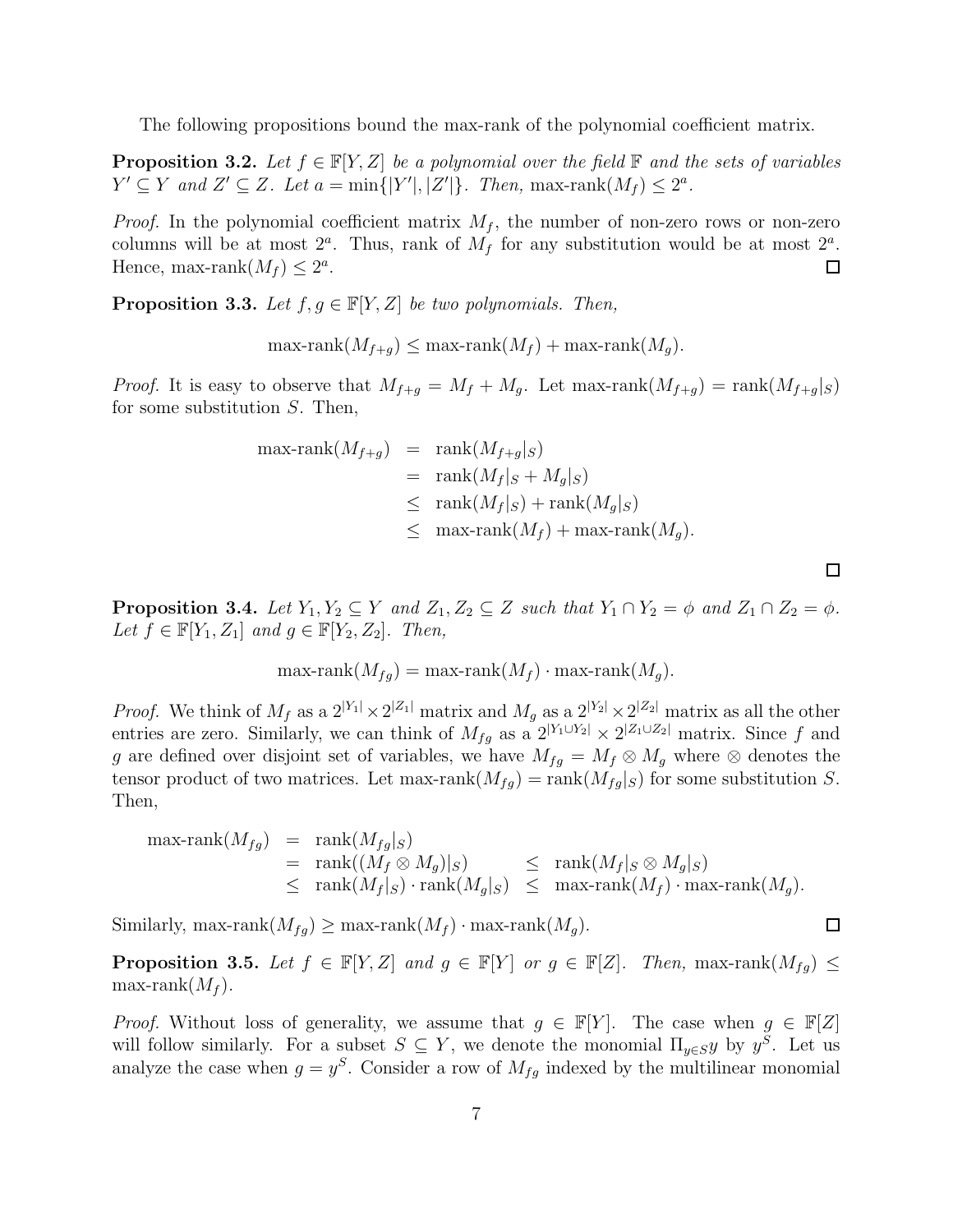p in the set of variables Y. If p is not divisible by  $y^S$ , then all the entries in this row will be zero. Otherwise, for any multilinear monomial  $q$  in the variables  $Z$ , we can write,  $M_{y^{S}f} = \sum_{S' \subseteq S} y^{S \setminus S'} M_f(p/y^{S'}, q)$ . Thus, rows in  $M_{y^{S}f}$  are a linear combination of rows in  $M_f$ . Similarly, we can show that for any monomial m in the variables Y, rows in  $M_{mf}$  are a linear combination of rows in  $M_f$ .

Now consider any  $g = \sum_{i \in [r]} m_i \in \mathbb{F}[Y]$  where r is the number of monomials in g and each  $m_i$  is a distinct monomial. Thus,  $M_{fg} = \sum_{i \in [r]} M_{m_i f}$ . Thus, each row in  $M_{fg}$  is a linear combination of rows in  $M_f$ . Hence, max-rank $(M_{fg}) \leq$  max-rank $(M_f)$ .

<span id="page-7-1"></span>Corollary 3.6. Let  $f, g \in \mathbb{F}[Y, Z]$ . If g is a linear form, then max-rank $(M_{fg}) \leq 2$ . max-rank $(M_f)$ .

*Proof.* Since g is a linear form in the variables  $Y \cup Z$ , g can be expressed as  $g = g_1 + g_2$ where  $g_1 \in \mathbb{F}[Y]$  and  $g_2 \in \mathbb{F}[Z]$  and the proof follows.

<span id="page-7-3"></span>Corollary 3.7. Let  $f, g \in \mathbb{F}[Y, Z]$ . If g can be expressed as  $\sum_{i=1}^{\infty}$  $i \in [r]$  $g_i h_i$  where  $g_i \in \mathbb{F}[Y]$  and  $h_i \in \mathbb{F}[Z]$ , then max-rank $(M_{fg}) \leq r \cdot \max\{-\text{rank}(M_f)\}.$ 

*Proof.* Since  $M_{fg} = \sum$  $M_{fg_ih_i}$ , using Proposition [3.5](#page-6-0) completes the proof.  $\Box$  $i \in [r]$ 

<span id="page-7-2"></span>Corollary 3.8. Let  $f, g \in \mathbb{F}[Y, Z]$ . If g has r monomials, then max-rank $(M_{fg}) \leq r$ . max-rank $(M_f)$ 

*Proof.* Each monomial  $m_i$  of g can be written as  $g_i h_i$  such that  $g_i$  is a monomial in the variables Y and  $h_i$  is a monomial in the variables Z. Thus, the proof follows using above corollary. □

#### Full Rank Polynomials

Let  $X = \{x_1, \dots, x_{2n}\}, Y = \{y_1, \dots, y_n\}$  and  $Z = \{z_1, \dots, z_n\}$  be sets of variables and  $f \in \mathbb{F}[X]$ . f is said to be a full rank polynomial if for any partition  $A: X \to Y \cup Z$ ,  $rank(L_{f^A}) = 2^n$ , where  $f^A$  is the polynomial obtained from  $f$  after substituting every variable x by  $A(x)$ . We say that f is a full max-rank polynomial if max-rank $(M_{fA}) = 2^n$  for any partition A. Observe that any full rank polynomial is also a full max rank polynomial. Further more, many full rank polynomials have been studied in the literature [\[7,](#page-16-2) [11,](#page-16-1) [12\]](#page-17-3).

## <span id="page-7-0"></span>4 Lower Bounds against Homogeneous Depth-3 Circuits

We recall the definition of homogeneous  $\Sigma\Pi\Sigma$  circuits from section [2.](#page-3-0) The polynomial computed by a  $\Sigma\Pi\Sigma$  circuit with top fan-in k can be represented as  $\Sigma$ k  $i=1$  $P_i$ , where  $P_i =$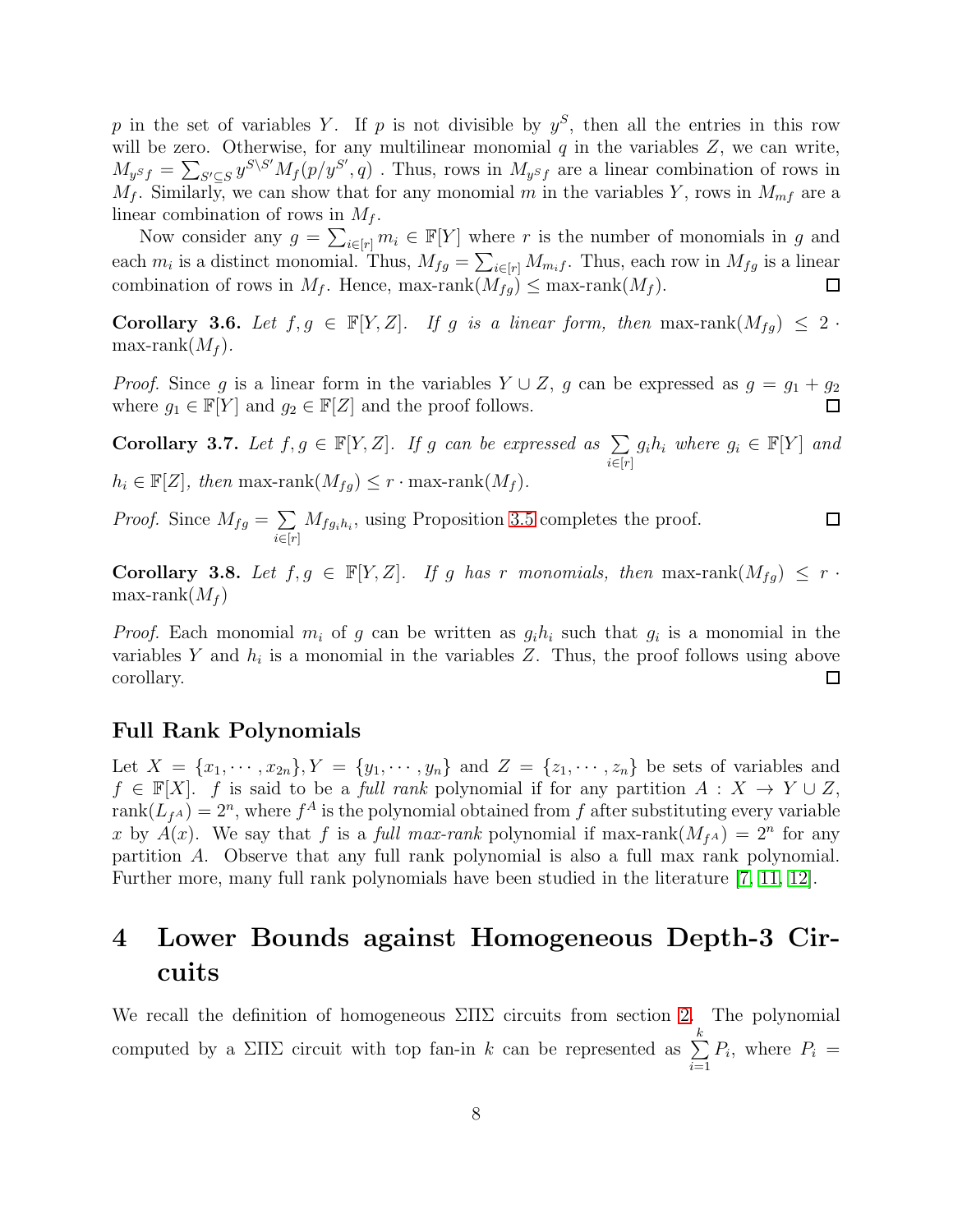$deg(P_i)$  $\prod l_{i,j}$ , each  $l_{i,j}$  is a linear from and  $deg(P_i)$  is the fan-in of the i<sup>th</sup> multiplication gate at  $j=1$ the middle level.

Let  $\Phi$  be a homogeneous  $\Sigma\Pi\Sigma$  circuit defined over the set of variables X and over a field  $\mathbb F$  computing a homogeneous polynomial f. Let us denote the polynomial coefficient matrix of the polynomial computed at the top plus gate of  $\Phi$  by  $M_{\Phi}$ . For a partition  $A: X \to Y \cup Z$ , let us denote by  $\Phi^A$  the circuit obtained after replacing every variable x by  $A(x)$ . We prove the following upper bound on the max-rank( $M_{\Phi^A}$ ).

<span id="page-8-0"></span>**Lemma 4.1.** Let  $\Phi$  be a homogeneous  $\Sigma\Pi\Sigma$  circuit as defined above. Let the degree of f be equal to d. Then, for any partition  $A: X \to Y \cup Z$ , max-rank $(M_{\Phi^A}) \leq k \cdot 2^d$ .

*Proof.* From the definition it is clear that f can be written as:  $f = \sum$ k  $i=1$  $P_i$  where  $P_i =$ deg  $\prod$  $(P_i)$  $j=1$  $l_{i,j},$ each  $l_{i,j}$  is a homogeneous linear form. Let us denote by  $l_{i,j}^A$  and  $P_i^A$  the polynomials obtained after substitution of x by  $A(x)$  in the polynomials  $l_{i,j}$  and  $P_i$  respectively.

Since each  $l_{i,j}$  is a homogeneous linear form, a multiplication gate  $P_i$  computes a homogeneous polynomial of degree  $deg(P_i)$ . Thus if  $deg(P_i) \neq d$  then the multiplication gate  $P_i$ does not contribute any monomial in the output polynomial f. Hence, it can be assumed without loss of generality that  $deg(P_i) = d$  for all  $i \in [k]$ .

Since  $l_{i,j}$  is a homogeneous linear form, max-rank $(M_{l_{i,j}^A}) \leq 2$ . Thus, using Corollary [3.6,](#page-7-1) $\forall i \in [k]$  : max-rank $(M_{P_i^A}) \leq 2^d$ . Hence, using Proposition [3.3,](#page-6-1) max-rank $(M_{f^A})$  ≤  $\sum_{i\in[k]} \text{max-rank}(M_{P_i^A}) \leq k \cdot 2^d.$ 

In [\[9\]](#page-16-0), it was proved that any homogeneous  $\Sigma\Pi\Sigma$  circuit for multiplying  $d\ n \times n$  matrices requires  $\Omega(n^{d-1}/d!)$  size. We prove a better lower bound using our techniques. To consider a single output polynomial, we will concentrate on the  $(1, 1)^{th}$  entry of the product. Formally, let  $X^1, X^2, \ldots, X^d$  be disjoint sets of variables of size  $n^2$  each, with  $X = \bigcup_{i \in [d]} X^i$ . The variables in  $X^i$  will be denoted by  $x_{jk}^i$  for  $j, k \in [n]$ . We will be looking at the problem of multiplying  $d \, n \times n$  matrices  $A^1, A^2, \ldots, A^d$  where  $(j, k)^{th}$  entry of matrix  $A^i$ , denoted by  $A^i_{jk}$ , is defined to be equal  $x^i_{jk}$  for all  $i \in [d]$  and  $j, k \in [n]$ . The output polynomial, that we are interested in, is the  $(1, 1)^{th}$  entry of  $\prod_{i \in [d]} A^i$  denoted by f. f is clearly a homogeneous multilinear polynomial of degree  $d$ . Moreover, any monomial in  $f$  contains one variable each from the sets  $X^1, X^2, \ldots, X^d$ .

We first prove an important lemma below. We also provide an alternative induction based proof for the below lemma in the Appendix [A.](#page-18-0)

<span id="page-8-1"></span>**Lemma 4.2.** For the polynomial  $f$  as defined above, there exists a bijective partition  $B$ :  $X \to Y \cup Z$  such that max-rank $(M_{f^B}) = n^{d-1}$ .

*Proof.* We fix some notations first. For  $i < j$ , let us denote the set  $\{i, i+1, \ldots, j\}$  by [i, j]. Let us also denote the pair  $((k, i), (k, j))$  by  $e_{ijk}$  for any  $i, j, k$ . Construct a directed graph  $G(V, E)$  on the set of vertices  $V = [0, d] \times [1, n]$  and consisting of edges  $E = \{e_{ijk} | k \in [0, d-1], i, j \in [1, n]\}.$  Note that the edges  $e_{ijk}$  and  $e_{jik}$  are two distinct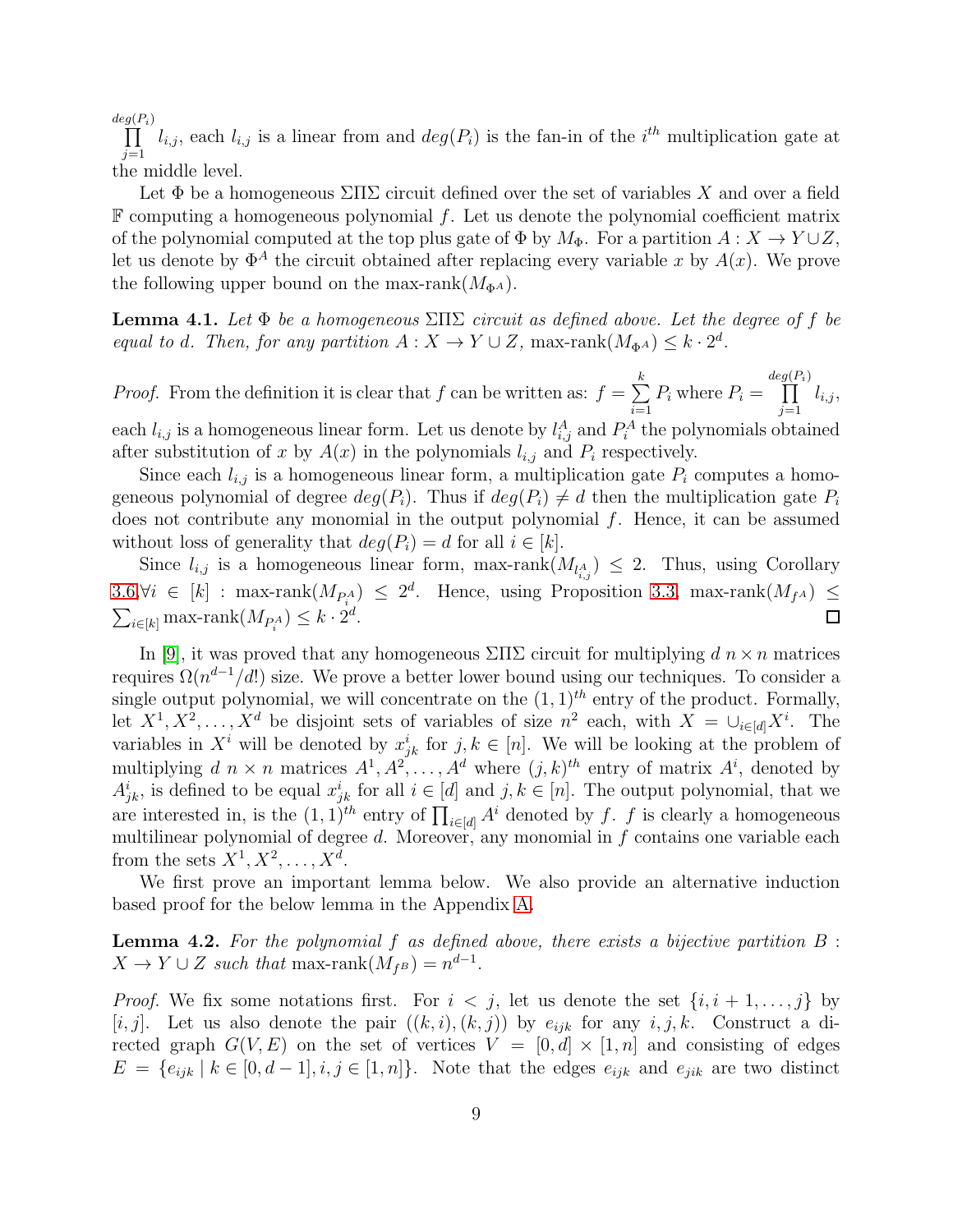edges for fixed values of  $i, j, k$  when  $i \neq j$ . Let us also define a weight function  $w : E \to X$ such that  $w(e_{ijk}) = x_{ij}^{k+1}$ .

It is easy to observe that the above graph encodes the matrices  $A_1, A_2, \ldots, A_d$ . The weights on the edges are the variables in the matrices. For example, a variable  $x_{ij}^{k+1}$  in the matrix  $A_{k+1}$  is the weight of the edge  $e_{ijk}$ . Let us denote the set of paths in G from the vertex  $(0, 1)$  to the vertex  $(d, 1)$  by P. Let us extend the weight function and define  $w(p) = \prod_{e \in p} w(e)$  for any  $p \in \mathcal{P}$ . Since, all paths in  $\mathcal{P}$  are of length equal to d, the weights corresponding to each of these paths are monomials of degree  $d$ .

Let us define the partition  $B: X \to Y \cup Z$  as follows: all the variables in odd numbered matrices are assigned variables in Y and all the variables in even numbered matrices are assigned variables in Z. Let us denote the variable assigned by B to  $x_{ij}^{2k-1}$  by  $y_{ij}^{2k-1}$  and the variable assigned to  $x_{ij}^{2k}$  by  $z_{ij}^{2k}$ .

It follows from the matrix multiplication properties that for any path  $p \in \mathcal{P}$ , the monomial  $w(p)$  is a monomial in the output polynomial. Each such path is uniquely specified once we specify the odd steps in the path. Now, specifying odd steps in the path corresponds to specifying a variable from each of the odd numbered matrices. To count number of such ways, let us first consider the case when d is even. There are  $d/2$  odd numbered matrices and we have  $n^2$  ways to choose a variable from each of these  $d/2$  matrices except for the first matrix for which we can only choose a variable from the  $1<sup>st</sup>$  row since our output polynomial is the  $(1, 1)$ <sup>th</sup> entry. Thus, there are  $n^{d-1}$  number of ways to specify one variable each from the odd numbered matrices, the number of such paths is also  $n^{d-1}$ . We get the same count for the case when d is odd using the similar argument. Since once the odd steps are chosen, there is only one way to choose the even steps, all these  $n^{d-1}$  monomials give rise to non-zero entries in different rows and columns in the matrix  $M_{f^B}$ . Hence, the matrix is an identity block of dimension  $n^{d-1}$  upto a permutation of rows and columns and thus it has rank equal to  $n^{d-1}$ .  $\Box$ 

**Theorem 4.3.** Any homogeneous  $\Sigma\Pi\Sigma$  circuit for computing the product of d  $n \times n$  matrices *requires*  $\Omega(n^{d-1}/2^d)$  *size.* 

*Proof.* Let  $\Phi$  be a homogeneous depth-3 circuit computing f. Then, using Lemma [4.1,](#page-8-0) for any partition A, max-rank $(M_{fA}) \leq k \cdot 2^d$ . From Lemma [4.2,](#page-8-1) we know that there exists a partition B such that max-rank $(M_{f^B}) = n^{d-1}$ . Hence,  $k \geq n^{d-1}/2^d$ .  $\Box$ 

It is worth noting that there exists a depth-2 circuit of size  $n^{d-1}$  computing IMM polyno-mial. As observed in Lemma [4.2,](#page-8-1) there are  $n^{d-1}$  monomials in the IMM polynomial. Hence, the sum of monomials representation for IMM will have top fan-in equal to  $n^{d-1}$ . We remark that when the number of matrices is a constant, the upper and lower bounds for IMM polynomial match.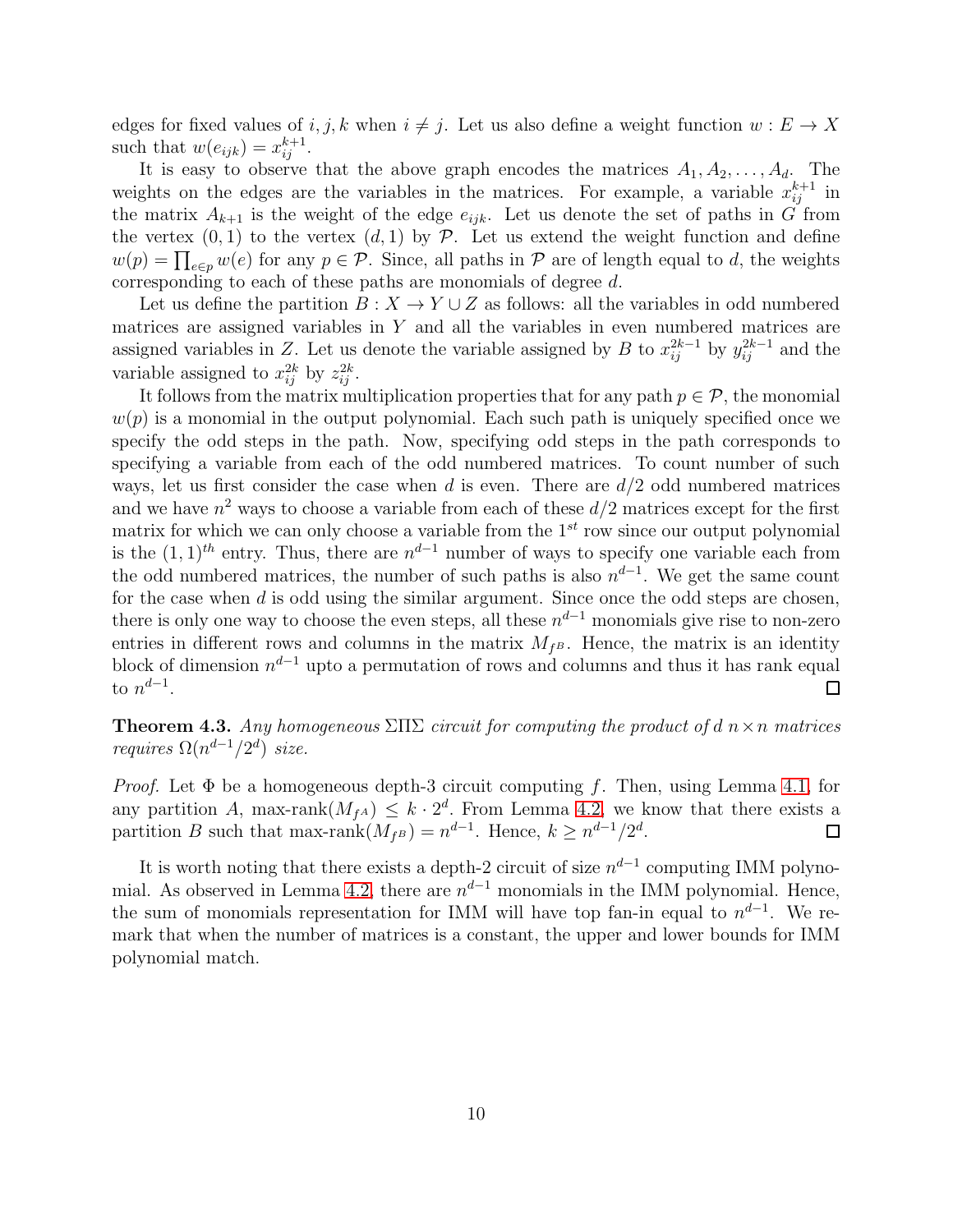## <span id="page-10-0"></span>5 Lower Bounds against Depth-3 Circuits of Bounded Product Dimension

If a depth-3 circuit is not homogeneous, the fan-in of a product gate can be arbitrarily larger than the degree of the polynomial being computed. Hence the techniques in the previous section fails to give non-trivial circuit size lower bounds. In this section, we study depth-3 circuits with bounded product dimension - where the affine forms feeding into every product gate are from a linear vector space of small dimension and prove exponential size lower bounds for such circuits.

We will first prove an upper bound on the maxrank of the polynomial coefficient matrix for the polynomial computed by a depth-3 circuit of product dimension  $r$ , parameterized by r. Let C be a  $\Sigma\Pi\Sigma$  circuit of product dimension r and top fan in k. Let  $P<sup>j</sup>$  be the product gates in C for  $j \in [k]$ , given by  $P^j = \prod_{i=1}^s L_i^j$  $i$ . Without loss of generality, let us assume that the vectors  $L_1^j$  $L_1^j, L_2^j, \ldots, L_r^j$  form a basis for the span of  $\{L_1^j\}$  $\{j_1, L_2^j, \ldots, L_s^j\}$ . Let  $l_i^j$  be the homogeneous part of  $\overline{L}_i^j$  $i_i$  for each *i*. So, clearly the set  $\{l_i^j\}$  $\{i\}_{i\in[r']}$  spans the set  $\{l_i^j\}$  $_{i}^{j}\}_{i\in[s]},$  where  $r' \leq r$ . To simplify the notation, we will refer to r' as r. In the following presentation, we will always use d to refer to the degree of the homogeneous polynomial computed by the circuit under consideration. Now, let us express each  $l_i^j$  $i$  as a linear combination of  $\{l_i^j\}$  $_{i}^{j}\}_{i\in[r]}$ . Let us now expand the product  $P<sup>j</sup>$  into a sum of product of homogeneous linear forms coming from  $\{l_i^j\}$  $\{e_i\}_{i \in r}$ . Let  $P_d^j$  $d_d$  be the slice of  $P^j$  of degree exactly d, for each  $j \in [k]$ . We now have the following observation.

**Observation 5.1.** Let  $C_d = \sum_{i \in [k]} P_d^i$ . If C computes a homogeneous polynomial of degree d, then  $C_d$  computes the same polynomial.

*Proof.* The proof follows from the fact that since  $C$  computes a homogeneous polynomial of degree  $d$ , the monomials for degree other than  $d$  cancel each other across the different product gates.  $\Box$ 

We now look at each product in  $P_d^j$  $d_d$ , which is a sum of products. Each such product is a product of homogeneous linear forms from  $\{l_i^j\}$  $i<sub>i</sub>$ <sub>i</sub> $\in$ <sub>[r]</sub> of degree exactly d. To simplify it further, we will use the following lemma.

<span id="page-10-1"></span>**Lemma 5.2.** ([\[15\]](#page-17-5)) Any monomial of degree  $d$  can be written as a sum of  $d^{th}$  power of some  $2<sup>d</sup>$  linear forms. Further, each of the  $2<sup>d</sup>$  linear forms in the expression corresponds to  $\Sigma_{x \in S} x$ for a subset S of  $[d]$ .

By applying this lemma to each product term in the sum of product representation of  $P_d^j$  $d_d$ , we obtain the following:

<span id="page-10-2"></span>**Lemma 5.3.** If  $P_d^j = \sum_i \prod_{u=1}^d l_{\alpha_{iu}}^j$  where  $\alpha_{iu} \in [r]$ , then  $P_d^j = \sum_{q=1}^v c_q L_q^d$  for some homogeneous linear forms  $L_q$ , constants  $c_q$  and  $v \leq {d+r \choose r}$  $\binom{+r}{r}$ .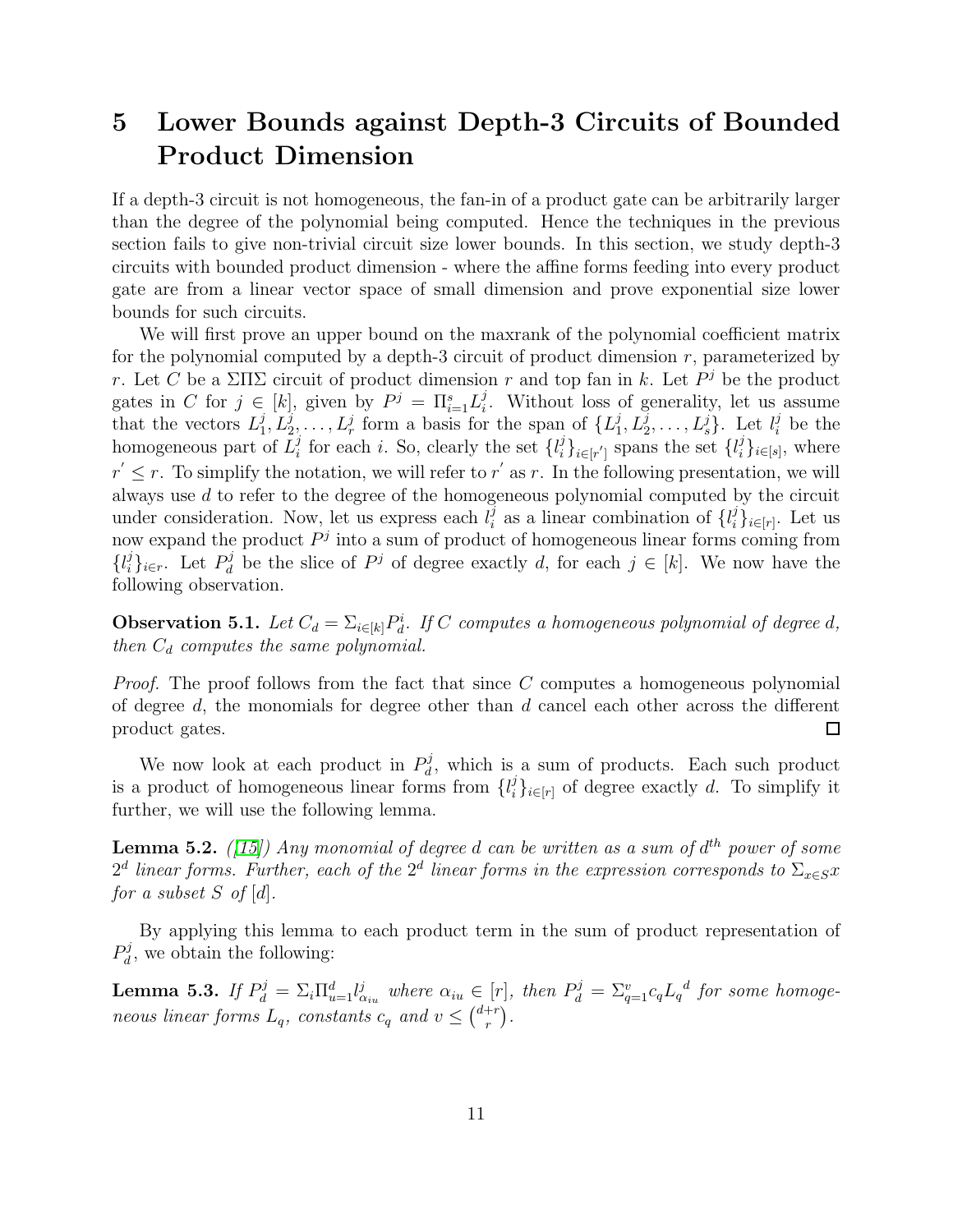*Proof.* Consider any product term in the sum of products expansion  $P_d^j$  $d_d$  as described, say  $S = \prod_{u=1}^d l_{\alpha_{iu}}^j$ . From Lemma [5.2,](#page-10-1) we know that S can be written as  $S = \sum_{t=1}^{2^d} L_t^d$ , where for every subset U of [d], there is a  $\beta \in [2^d]$  such that  $L_\beta = \sum_{u \in U} l_{\alpha_{iu}}^j$ . In general, each  $L_t$  can be written as  $L_t = \sum_{i \in [r]} \gamma_i l_i^j$ <sup>*i*</sup> for non-negative integers  $\gamma_i$  satisfying  $\Sigma_{i \in [r]} \gamma_i \leq d$ . Now, each of the product terms in  $P_d^j$  $d_d$  can be expanded in a similar fashion into  $d^{th}$  powers of linear forms, each from the set  $\{\sum_{i\in[r]}\gamma_i l_i^j\}$  $i : \gamma_i \in \mathbb{Z}^{\geq 0} \wedge \Sigma_{i \in [r]} \gamma_i \leq d$ . The number of distinct such linear forms is at most  $\binom{d+r}{r}$  $r^{+r}$ ). Hence, the lemma follows.  $\Box$ 

We now bound the maxrank of the power of a homogeneous linear form which in turn will give us a bound for  $P_d^j$  $d_d^j$  due to the subadditivity of maxrank.

<span id="page-11-0"></span>**Lemma 5.4.** Given a linear form l and any positive integer t, the maxrank of  $l^t$  is at most  $t+1$  for any partition of the set X of variables into Y and Z.

*Proof.* Partition the linear form l into two parts,  $l = l_y + l_z$ , where  $l_y$  consists of all variables in l from the set Y and  $l_z$  consists of the variables which come from the set Z. By the binomial theorem,  $l^t = \sum_{i=0}^t {t \choose i}$  $\int_i^t l_y^i l_z^{t-i}$ . Now,  $l_y^i$  is a polynomial just in Y variables and hence its maxrank can be bounded above by 1, and multiplication by  $l_z^{t-i}$  does not increase the maxrank any further, by proposition [3.5.](#page-6-0) Hence, the maxrank of each term in the sum is at most 1 and there are at most  $t + 1$  terms, so, by using the subadditivity of maxrank, we get an upper bound of  $t + 1$  on the maxrank of the sum.  $\Box$ 

Now we are all set to give an upper bound on the maxrank of  $P_d^j$  $_d^j$  .

**Lemma 5.5.** The max rank of  $P_d^j$  $\frac{d}{dt}$  is at most  $(d+1)\binom{d+r}{r}$  $\left( \begin{smallmatrix} +r\ r \end{smallmatrix} \right)$  for any partition of the set X of variables into Y and Z.

Proof. The proof follows from Lemma [5.3,](#page-10-2) Lemma [5.4](#page-11-0) and the subadditivity of max rank.  $\Box$ 

Now we are ready to prove the theorem.

<span id="page-11-1"></span>**Theorem 5.6.** There is an explicit polynomial in n variables X and degree at most  $\frac{n}{2}$  for which any  $\Sigma\Pi\Sigma$  circuit C of product dimension at most  $\frac{n}{10}$  requires size  $2^{\Omega(n)}$ .

*Proof.* We describe the explicit polynomial  $Q(X)$  first. Fix an equal sized partition A of X into Y and Z. Order all subsets of Y and Z of size exactly  $\frac{n}{4}$  in any order, say  $S_1, S_2, \ldots, S_w$ and  $T_1, T_2, \ldots, T_w$ , where  $w = \left(\frac{n}{2}\right)$ . Let us define the polynomial  $Q^A(Y, Z)$  for the partition A as follows:

$$
Q^{A}(Y,Z) = \sum_{i=1}^{w} \prod_{y \in S_i} \prod_{z \in T_i} yz
$$

We obtain the polynomial  $Q(X)$  by replacing variables in Y and Z in  $Q^A(Y, Z)$  by  $A^{-1}(Y)$ and  $A^{-1}(Z)$  respectively. The polynomial  $Q(X)$  is homogeneous and of degree  $\frac{n}{2}$ .

Now we prove the size lower bound. The polynomial coefficient matrix of Q with respect to the partition Y and Z is simply the diagonal submatrix, and the rank is at-least  $\frac{2^{\frac{n}{2}}}{\sqrt{n}}$  Since the circuit computes the polynomial, the top fan in k should be at least  $\frac{2^{\frac{n}{2}}}{\sqrt{n}}$  $\frac{\sqrt{n}}{\binom{d+r}{r}(d+1)}$ , for  $d=\frac{n}{2}$  $\frac{n}{2}$ and product dimension  $\frac{n}{10}$ , we have a lower bound of  $2^{cn}$ , for a constant  $c > 0$ .  $\Box$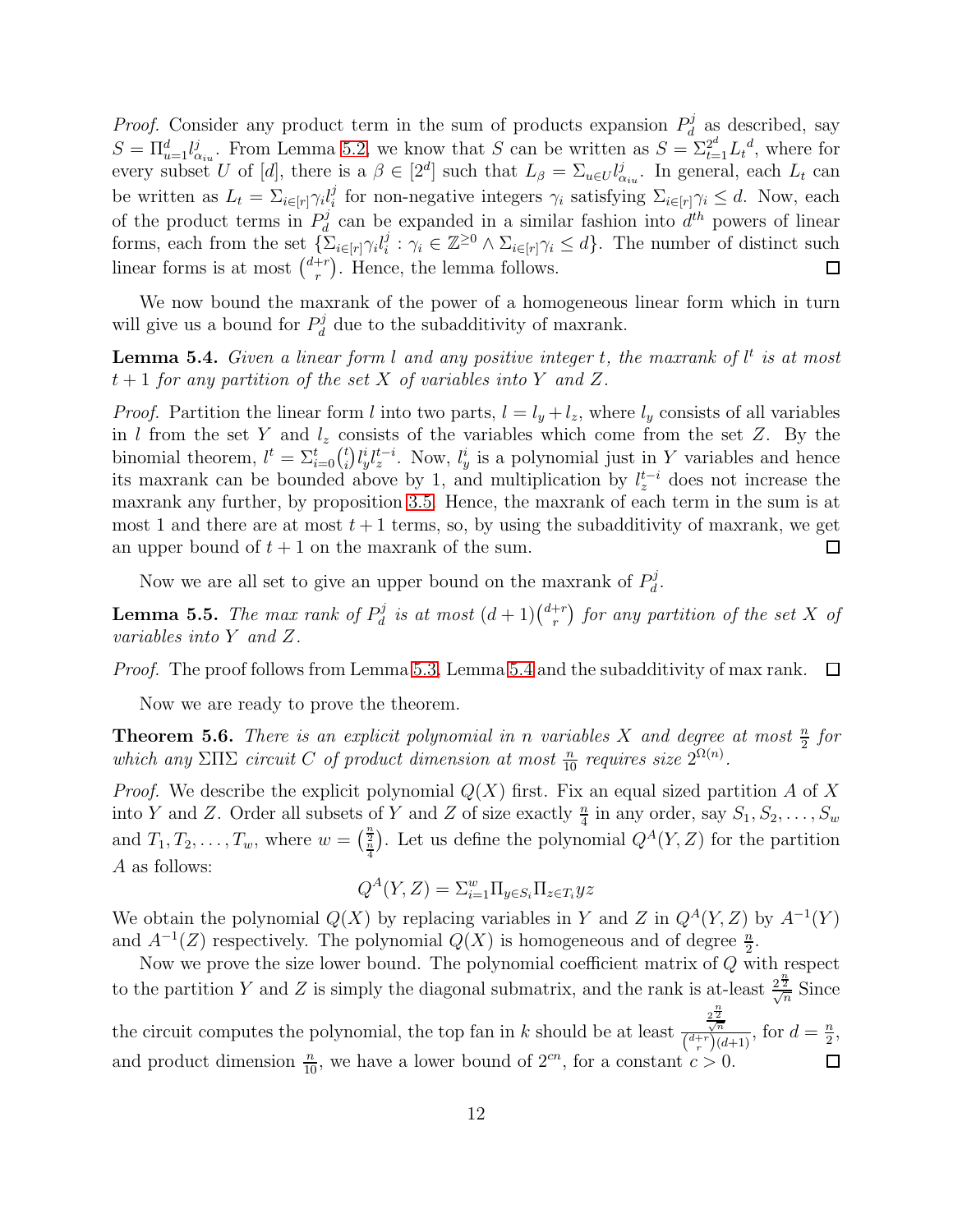An Impossibility result: Consider the trivial depth-2 circuit for any polynomial, where each monomial is computed by the product gate. Viewing this as a depth-3 circuit, the total dimension of the circuit is bounded above by n, since there are only n variables. Can we have a circuit with a smaller total dimension  $r$  computing the same polynomial? We show that this is not always possible if  $r = \alpha.n$  for a sufficiently small constant  $\alpha < 1$ . In particular, we show that even for  $r = \frac{n}{10}$ , they cannot compute the polynomial that we constructed in the proof of theorem [5.6](#page-11-1) irrespective of the size of the circuit. As a first step, using ideas developed in the previous subsection, we prove the following upper bound for maxrank of such circuits.

**Lemma 5.7.** If the total dimension of a  $\Sigma\Pi\Sigma$  circuit is r, then the maxrank of the polynomial computed by the circuit is bounded above by  $\binom{d+r}{r}$  $r^{+r}$  $\big) (d+1).$ 

*Proof.* Observe that if the span of all the affine forms occurring in a depth-3  $\Sigma\Pi\Sigma$  circuit is r (spanned by the basis  $L_1, L_2, \ldots, L_r$ ), then each of the product gates in the circuit can be decomposed into sum of power of homogeneous linear forms as in Lemma [5.3.](#page-10-2) Moreover, each of these homogeneous linear forms will be of the form  $\Sigma_i \alpha_i l_i$ , where  $\alpha_i \in \mathbb{Z}^{\geq 0} \wedge \Sigma_i \alpha_i \leq d$ and  $l_i$  is the homogeneous part of  $L_i$  for each i in [r]. Consequently, the maxrank for the circuit is bounded by  $\binom{d+r}{r}$  $\binom{+r}{r}(d+1)$  by Lemma [5.4](#page-11-0) and the subadditivity of max rank.  $\Box$ 

Thus, a  $\Sigma\Pi\Sigma$  circuit of total dimension bounded by r, can compute the polynomial Q described in the proof of [5.6,](#page-11-1) only if

$$
\binom{d+r}{r}(d+1) \ge \frac{2^{\frac{n}{2}}}{\sqrt{n}}.
$$

This in turn implies that for  $r \leq \frac{n}{10}$ , such circuits cannot compute the polynomial Q irrespective of the number of gates they use.

#### <span id="page-12-0"></span>6 Lower Bounds against Product-sparse Formulas

Let  $Y = \{y_1, y_2, \ldots, y_m\}$  and  $Z = \{z_1, z_2, \ldots, z_m\}$ . Let  $\Phi$  be an arithmetic circuit defined over the field F and the variables  $Y \cup Z$ . For a node v, let us denote by  $\Phi_v$  the sub-circuit rooted at v, and denote by  $Y_v$  and  $Z_v$ , the set of variables in Y and Z that appear in  $\Phi_v$ respectively. Let us define,  $a(v) = \min\{|Y_v|, |Z_v|\}$  and  $b(v) = (|Y_v| + |Z_v|)/2$ . We say that a node v is k-unbalanced if  $b(v) - a(v) \geq k$ . Let  $\gamma$  be a simple path from a leaf to the node v. We say that  $\gamma$  is k-unbalanced if it contains at least one k-unbalanced node. We say that  $\gamma$  is central if for every  $u, u_1$  on the path  $\gamma$  such that there is an edge from  $u_1$  to u in  $\Phi$ ,  $b(u) \leq 2b(u_1)$ . v is said to be k-weak if every central path that reaches v is k-unbalanced.

We prove that if v is k-weak then the max-rank of the matrix  $M_v$  can be bounded. The proof goes via induction on  $|\Phi_v|$  and follows the same outline as that of [\[12\]](#page-17-3). It only differs in the case of non-disjoint product gates which we include in full detail below. The proofs of the rest of cases is given in the appendix [B.](#page-19-0)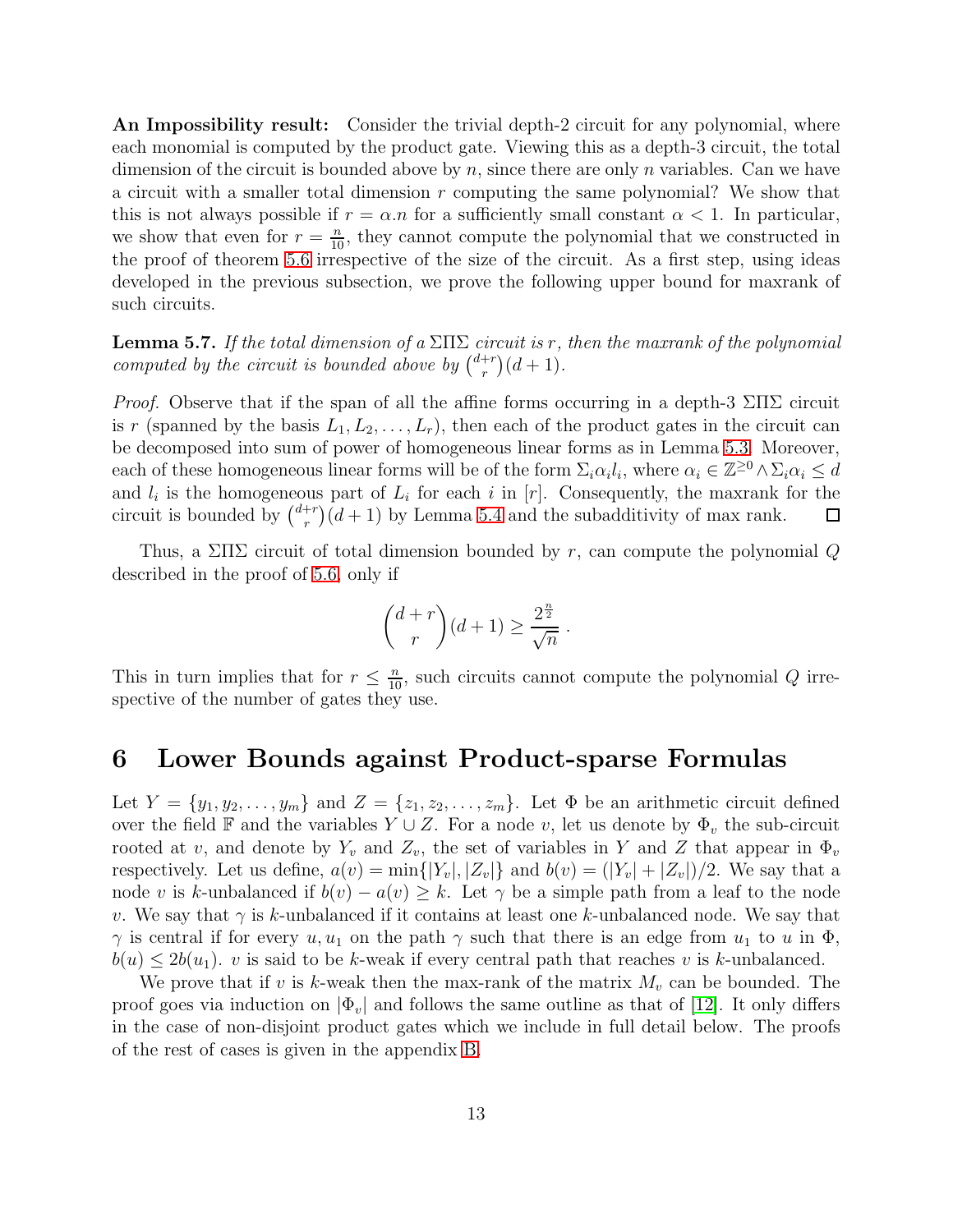<span id="page-13-2"></span>**Lemma 6.1.** Let  $\Phi$  be a  $(s, d)$ -product-sparse formula over the set of variables  $\{y_1, \ldots, y_m\}$ and  $\{z_1, \ldots, z_m\}$ , and let v be a node in  $\Phi$ . Denote the product-sparse depth of v by  $d(v)$ . If v is k-weak, then, max-rank $(M_v) \leq 2^{s \cdot d(v)} \cdot |\Phi_v| \cdot 2^{b(v)-k/2}$ .

*Proof.* Consider the case when v is a s-sparse product gate with children  $v_1$  and  $v_2$  and v. Without loss of generality it can be assumed that  $v$  is not disjoint.

Let us suppose that the product-sparse depth of  $v$  is  $d$ . Without loss of generality, assume that  $v_2$  computes a sparse polynomial having at most  $2<sup>s</sup>$  number of monomials. Since v is not disjoint, product-sparse depth of  $v_1$  is at most  $d-1$ . Thus using Corollary [3.8,](#page-7-2)

<span id="page-13-0"></span>
$$
\max\text{-rank}(M_v) \le 2^s \cdot \max\text{-rank}(M_{v_1}) \tag{1}
$$

.

Consider the following cases based on whether  $b(v) \leq 2b(v_1)$  or not.

If  $b(v) \leq 2b(v_1)$ , then  $v_1$  is also k-weak. Therefore, by induction hypothesis,

$$
\max\text{-rank}(M_{v_1}) \le 2^{s(d-1)} \cdot |\Phi_{v_1}| \cdot 2^{b(v_1) - k/2} \le 2^{s(d-1)} \cdot |\Phi_v| \cdot 2^{b(v) - k/2}
$$

Thus, using Equation [1,](#page-13-0) max-rank $(M_v) \leq 2^{sd} \cdot |\Phi_v| \cdot 2^{b(v)-k/2}$ . If  $b(v) > 2b(v_1)$ , then  $b(v_1) <$  $b(v)/2 < b(v) - k/2$  since  $b(v) \geq k$ . Therefore using Proposition [3.2,](#page-6-2) max-rank $(M_{v_1}) \leq$  $2^{a(v_1)} \leq 2^{b(v_1)} < 2^{b(v)-k/2}$ . Therefore, max-rank $(M_v) \leq 2^s \cdot 2^{b(v)-k/2} \leq 2^{sd} \cdot |\Phi_v| \cdot 2^{b(v)-k/2}$ .

Because of previous lemma, to prove that a full max-rank polynomial cannot be computed by any  $(s, d)$ -product-sparse formula of polynomial size, we only need to show that there exists a partition that makes the formula k-weak with suitable values of s, d and k.

In [\[11\]](#page-16-1), it was proved that for syntactic multilinear formulas of size at most  $n^{\epsilon \log n}$ , where  $\epsilon$  is a small enough universal constant, there exists such a partition that makes the formula k-weak for  $k = n^{1/8}$ . We observe that this lemma also holds for product-sparse formulas, the proof given in [\[11\]](#page-16-1) is not specific to just syntactic multilinear formulas and holds for any arithmetic formula. We state the lemma again for the case of product-sparse formulas.

<span id="page-13-1"></span>**Lemma 6.2.** Let  $n = 2m$ . Let  $\Phi$  be a  $(s, d)$ -product-sparse formula over the set of variables  $X = \{x_1, \ldots, x_n\}$ , such that every variable in X appears in  $\Phi$ , and such that  $|\Phi| \leq n^{\epsilon \log n}$ , where  $\epsilon$  is a small enough universal constant. Let A be a random partition of the variables in  $X$  into  $\{y_1, \ldots, y_m\} \cup \{z_1, \ldots, z_m\}$ . Then with probability of at least  $1 - n^{-\Omega(\log n)}$  the formula  $\Phi^A$  is k-weak, for  $k = n^{1/8}$ .

With above lemma, the following theorem becomes obvious.

<span id="page-13-3"></span>**Theorem 6.3.** Let X be a set of 2n variables and let  $f \in \mathbb{F}[X]$  be a full max-rank polynomial. Let  $\Phi$  be any  $(s, d)$ -product-sparse formula of size  $n^{\epsilon \log n}$ , where  $\epsilon$  is the same constant for which Lemma [6.2](#page-13-1) holds. If  $sd = o(n^{1/8})$ , then f cannot be computed by  $\Phi$ .

*Proof.* Assume for a contradiction that  $\Phi$  computes f. Using Lemma [6.2,](#page-13-1) for a random partition A, with probability of at least  $1-n^{-\Omega(\log n)}$ , the formula  $\Phi^A$  is k-weak for  $k = n^{1/8}$ . Hence, using Lemma [6.1,](#page-13-2) max-rank $(M_{\Phi^A}) \leq 2^{sd} \cdot |\Phi^A| \cdot 2^{n-k/2} < 2^n$ . Since f is a full max-rank polynomial, it cannot be computed by Φ.  $\Box$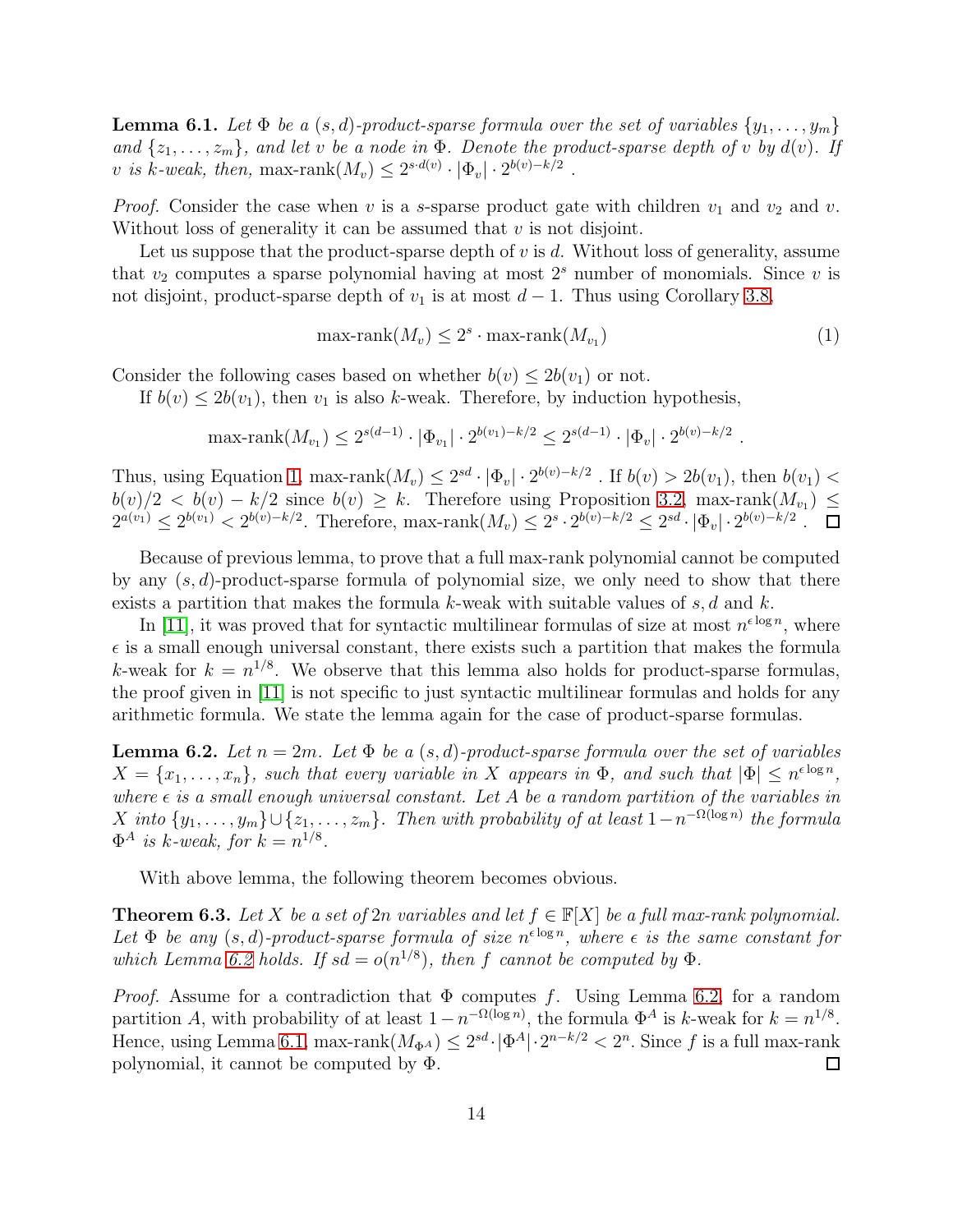#### Preprocessed Product-sparse Formulas

To prove the results about preprocessed product-sparse formulas, we observe first that the Lemma [6.1](#page-13-2) also holds for preprocessed product-sparse formulas.

<span id="page-14-0"></span>**Lemma 6.4.** Let  $\Phi$  be a preprocessed  $(s, d)$ -product-sparse formula over the set of variables  $\{y_1, \ldots, y_n\}$  and  $\{z_1, \ldots, z_n\}$ , and let v be a node in  $\Phi$ . If v is k-weak, then,

$$
\max\text{-rank}(M_v) \le 2^{s \cdot d(v)} \cdot |\Phi_v| \cdot 2^{b(v) - k/2}.
$$

where  $d(v)$  is the product-sparse depth of v.

*Proof.* The proof proceed in the same way by induction on  $|\Phi_v|$ . We only point out the differences in the two proofs. Base case will hold similarly as for any univariate polynomial  $T(x)$ , max-rank $(M_{T(x)})$  is at most one. In the induction step, only difference will be in Case  $(3)$  in which v is a product gate obeying s-sparse property. In lemma [6.1,](#page-13-2) we obtain the following inequality using Corollary [3.8,](#page-7-2)

 $\max\text{-rank}(M_v) \leq 2^s \cdot \max\text{-rank}(M_{v_1})$ .

We obtain the same inequality for preprocessed product-sparse formulas also using Corollary [3.7](#page-7-3) instead of Corollary [3.8](#page-7-2) and rest of the proof follows similarly.  $\Box$ 

We also observe that if a product-sparse formula  $\Phi$  is k-weak, then any preprocessed product-sparse formula obtained from  $\Phi$  by applying a preprocessing step is also k-weak.

<span id="page-14-1"></span>**Lemma 6.5.** Let  $\Phi$  be a product-sparse formula over the set of variables  $Y \cup Z$ . Let  $\Phi'$  be any preprocessed product-sparse formula obtained from  $\Phi$ . If  $\Phi$  is k-weak, then  $\Phi'$  is also k-weak.

*Proof.* For every node v in  $\Phi$ , there is a corresponding node v' in  $\Phi'$ . To prove the lemma we need to show that every central path in  $\Phi'$  is k-weak. Since in the preprocessing step, each variable is replaced by a non-constant univariate polynomial in the same variable, we know that  $Y_{v'} = Y_v$  and  $Z_{v'} = Z_v$ . Thus,  $a(v') = a(v)$  and  $b(v') = b(v)$ . Hence, every central path in  $\Phi'$  is a central path in  $\Phi$  and vice-versa. Also, v is k-unbalanced in  $\Phi$  iff v' is also k-unbalanced in  $\Phi'$ . Hence, if  $\Phi$  is k-weak then  $\Phi'$  is also k-weak.  $\Box$ 

By using Lemma [6.4,](#page-14-0) in a very similar way to the proof of Theorem [6.3,](#page-13-3) we get the following:

**Theorem 6.6.** Let X be a set of 2n variables and let  $f \in \mathbb{F}[X]$  be a full max-rank polynomial. Let  $\Phi$  be any preprocessed  $(s, d)$ -product-sparse formula of size  $n^{\epsilon \log n}$ , where  $\epsilon$  is the same constant for which Lemma [6.2](#page-13-1) holds. If  $sd = o(n^{1/8})$ , then f cannot be computed by  $\Phi$ .

*Proof.* Assume for a contradiction that  $\Phi$  computes f. Using Lemma [6.2](#page-13-1) and [6.5,](#page-14-1) for a random partition A, with probability of at least  $1 - n^{-\Omega(\log n)}$ , the formula  $\Phi^A$  is k-weak for  $k = n^{1/8}$ . Hence, using Lemma [6.4,](#page-14-0)

$$
\max\text{-rank}(M_{\Phi^A}) \le 2^{sd} \cdot |\Phi^A| \cdot 2^{n-k/2} < 2^n.
$$

Since f is a full max-rank polynomial, it cannot be computed by  $\Phi$ .

 $\Box$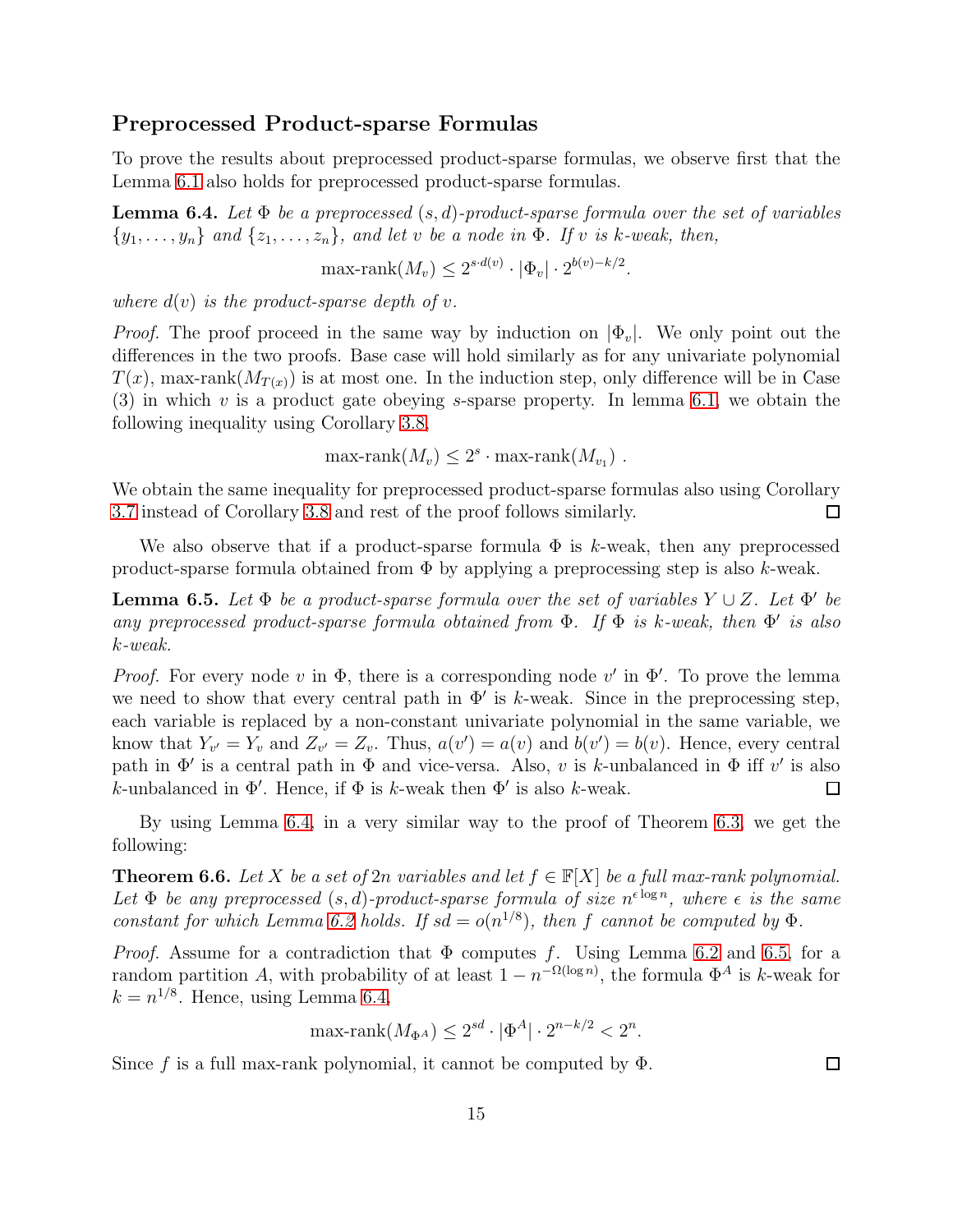## <span id="page-15-0"></span>7 Lower Bounds against Partitioned Arithmetic Branching Programs

In the preliminaries section, we defined partitioned arithmetic branching programs which are a generalization of ordered ABPs. While ordered ABP can only compute multilinear polynomials, partitioned ABP is a non-multilinear model, thus can compute non-multilinear polynomials also. We, then, prove an exponential lower bound for partitioned ABPs.

By definition, any polynomial computed by a partitioned ABP is homogenous. In [\[7\]](#page-16-2), a full rank homogenous polynomial was constructed. Thus, to prove lower bounds for partitioned ABP, we only need to upper bound the max-rank of the polynomial coefficient matrix for any polynomial being computed by a partitioned ABP. Now we prove such an upper bound and use it to prove exponential lower bound on the size of partitioned ABPs computing any full max-rank homogenous polynomial.

**Theorem 7.1.** Let X be a set of 2n variables and  $\mathbb F$  be a field. For any full max-rank homogenous polynomial f of degree n over X and  $\mathbb{F}$ , the size of any partitioned ABP computing f must be  $2^{\Omega(n)}$ .

*Proof.* Let B be a  $\pi$ -partitioned ABP computing f for a permutation  $\pi : [2n] \rightarrow [2n]$ . Let  $L_0, L_1, \ldots, L_n$  be the levels of B. Consider any partition A that assigns all n y-variables to  ${x_{\pi(1)}, x_{\pi(2)}, \ldots, x_{\pi(n)}}$  and all n z-variables to  ${x_{\pi(n+1)}, x_{\pi(n+2)}, \ldots, x_{\pi(2n)}}$ . Let us denote by  $f^A$  the polynomial obtained from f after substituting each variable x by  $A(x)$ . Let B is partitioned with respect to the level  $L_i$  for  $i = 2\alpha n$ . We can write,  $f = f_{st} = \sum_{v \in L_i} f_{s,v} f_{v,t}$ . Consider a node  $v \in L_i$ . By definition, there are following two cases:

**Case 1:**  $X_{s,v} \subseteq \{x_{\pi(1)}, x_{\pi(2)}, \ldots, x_{\pi(n)}\}$  and  $|X_{v,t}| \leq 2n(1-\alpha)$ . Thus,  $f_{s,v}^A \in \mathbb{F}[Y]$ . Hence, using Proposition [3.5,](#page-6-0)

$$
\max\text{-rank}(M_{f_{s,v}^A f_{v,t}^A}) \le \max\text{-rank}(M_{f_{v,t}^A}) \le 2^{|X_{v,t}|/2} \le 2^{n(1-\alpha)}
$$

Case 2:  $X_{v,t} \subseteq \{x_{\pi(n+1)}, x_{\pi(n+2)}, \ldots, x_{\pi(2n)}\}$  and  $|X_{s,v}| \leq 2n(1-\alpha)$ . Thus,  $f_{v,t}^A \in \mathbb{F}[Z]$ . Hence, again using Proposition [3.5,](#page-6-0)

$$
\max\text{-rank}(M_{f_{s,v}^A f_{v,t}^A}) \le \max\text{-rank}(M_{f_{s,v}^A}) \le 2^{|X_{s,v}|/2} \le 2^{n(1-\alpha)}
$$

Thus, in any case, max-rank $(M_{f_{s,v}^A f_{v,t}^A}) \leq 2^{n(1-\alpha)}$  for all  $v \in L_i$ . Using Proposition [3.3,](#page-6-1) max-rank $(M_{fA}) \leq |L_i| \cdot 2^{n(1-\alpha)}$ . Since f is a full max-rank polynomial, we get  $|L_i| \geq 2^{\alpha n}$ .

### 8 Acknowledgements

The authors thank the anonymous referees for suggesting a simplified view of the proof for Lemma [4.2.](#page-8-1) The first author thanks Shubhangi Saraf and Venkata Koppula for some insightful discussions related to Section [5.](#page-10-0)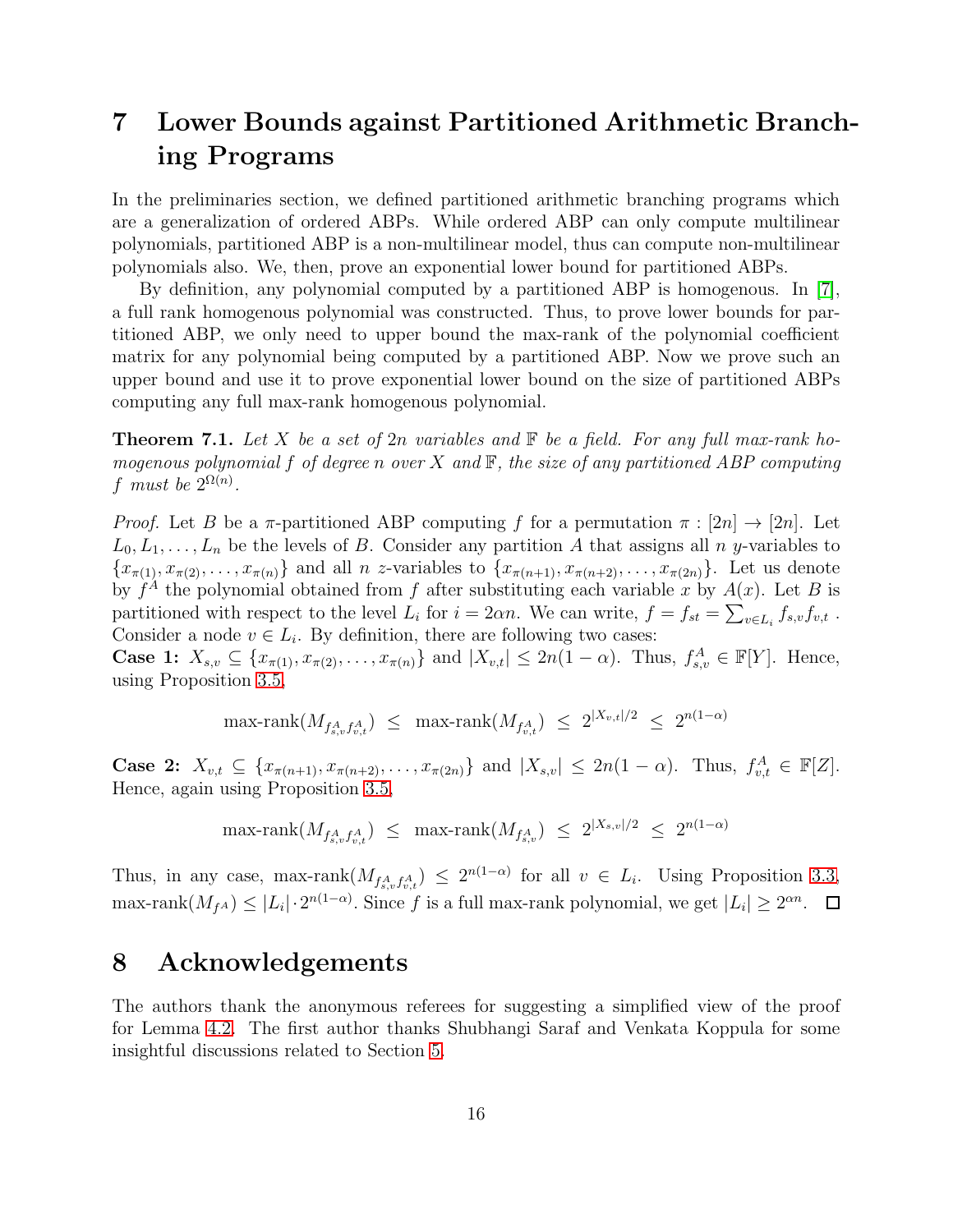### <span id="page-16-7"></span>References

- [1] Manindra Agrawal, Chandan Saha, Ramprasad Saptharishi, and Nitin Saxena. Jacobian Hits Circuits: Hitting-sets, Lower Bounds for Depth-d Occur-k Formulas & Depth-3 Transcendence Degree-k Circuits. In Proceedings of the 44th ACM symposium on Theory of computing, pages 599–614, 2012.
- <span id="page-16-3"></span>[2] Manindra Agrawal and V. Vinay. Arithmetic Circuits: A Chasm at Depth Four. In Proceedings of the 2008 49th Annual IEEE Symposium on Foundations of Computer Science, FOCS '08, pages 67–75, 2008.
- <span id="page-16-8"></span>[3] Zeev Dvir, Guillaume Malod, Sylvain Perifel, and Amir Yehudayoff. Separating Multilinear Branching Programs and Formulas. In Proceedings of the  $44$ th Symposium on Theory of Computing Conference, STOC 2012, pages 615–624, 2012.
- <span id="page-16-6"></span>[4] D. Grigoriev and A. Razborov. Exponential Complexity Lower Bounds for Depth 3 Arithmetic Circuits in Algebras of Functions over Finite Fields. In *Proceedings of the* 39th Annual Symposium on Foundations of Computer Science, FOCS '98, pages 269– 278, 1998.
- <span id="page-16-5"></span>[5] Dima Grigoriev and Marek Karpinski. An Exponential Lower Bound for Depth 3 Arithmetic Circuits. In Proceedings of the Thirtieth Annual ACM Symposium on the Theory of Computing (STOC), pages 577–582, 1998.
- <span id="page-16-10"></span>[6] Ankit Gupta, Pritish Kamath, Neeraj Kayal, and Ramprasad Saptharishi. An Exponential Lower Bound for Homogeneous Depth Four Arithmetic Circuits with Bounded Bottom Fanin. Electronic Colloquium on Computational Complexity (ECCC), 19:98, 2012.
- <span id="page-16-2"></span>[7] Maurice J. Jansen. Lower Bounds for Syntactically Multilinear Algebraic Branching Programs. In Proceedings of the 33rd international symposium on Mathematical Foundations of Computer Science, MFCS '08, pages 407–418, 2008.
- <span id="page-16-4"></span>[8] Pascal Koiran. Arithmetic Circuits: The Chasm at Depth Four Gets Wider. Computing Research Repository, abs/1006.4700, 2010.
- <span id="page-16-0"></span>[9] N. Nisan and A. Wigderson. Lower Bounds on Arithmetic Circuits via Partial Derivatives. In Proceedings of the 36th Annual Symposium on Foundations of Computer Science, FOCS '95, pages 16–25, 1995.
- <span id="page-16-9"></span>[10] R. Raz and A. Yehudayoff. Lower Bounds and Separations for Constant Depth Multilinear Circuits. In Computational Complexity, 2008. CCC '08. 23rd Annual IEEE Conference on, pages 128–139, june 2008.
- <span id="page-16-1"></span>[11] Ran Raz. Separation of Multilinear Circuit and Formula Size. Theory of Computing, 2(1):121–135, 2006.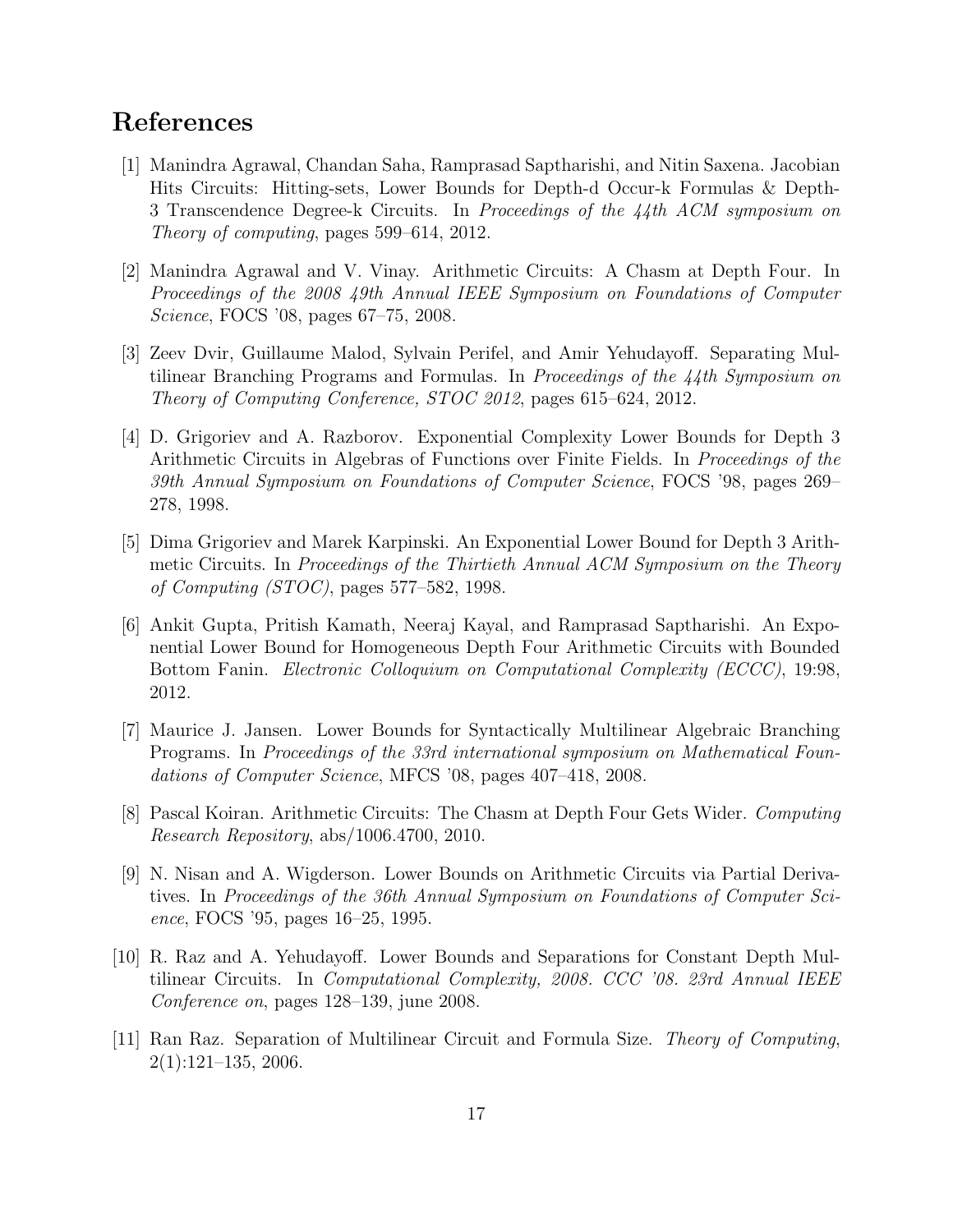- <span id="page-17-4"></span><span id="page-17-3"></span>[12] Ran Raz. Multi-linear Formulas for Permanent and Determinant are of Superpolynomial Size. Journal of ACM, 56:8:1–8:17, April 2009.
- [13] Ran Raz, Amir Shpilka, and Amir Yehudayoff. A Lower Bound for the Size of Syntactically Multilinear Arithmetic Circuits. SIAM Journal of Computation, 38(4):1624–1647, 2008.
- <span id="page-17-5"></span><span id="page-17-0"></span>[14] Nitin Saxena. Diagonal Circuit Identity Testing and Lower Bounds. Electronic Colloquium on Computational Complexity (ECCC), 14(124), 2007.
- [15] Amir Shpilka. Affine Projections of Symmetric Polynomials. In Proceedings of the 16th Annual Conference on Computational Complexity, CCC '01, pages 160–, Washington, DC, USA, 2001. IEEE Computer Society.
- <span id="page-17-2"></span><span id="page-17-1"></span>[16] Amir Shpilka and Avi Wigderson. Depth-3 Arithmetic Circuits over Fields of Characteristic Zero. Computational Complexity,  $10(1):1-27$ , 2001.
- [17] Amir Shpilka and Amir Yehudayoff. Arithmetic Circuits: A Survey of Recent Results and Open Questions. Foundations and Trends in Theoretical Computer Science, 5(3- 4):207–388, March 2010.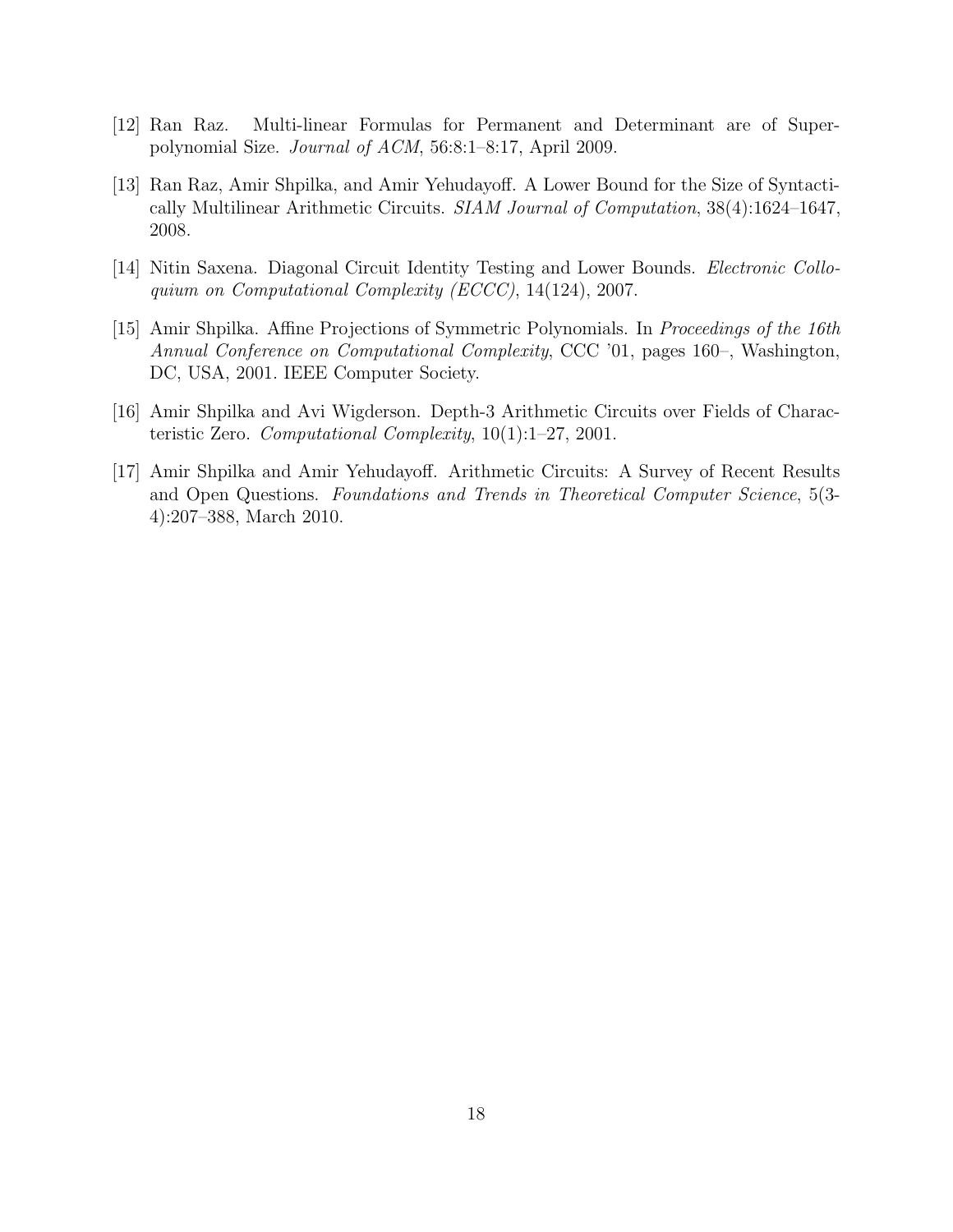### <span id="page-18-0"></span>A An alternative Proof of Lemma [4.2](#page-8-1)

We view the product of d matrices as an iterative process using the associative property of the matrix multiplication and prove a more stronger statement than Lemma [4.2.](#page-8-1) We will first prove it for the case when d is an even integer. Let us define a partition  $B: X \to Y \cup Z$ as follows: all the variables in odd numbered matrices are assigned variables in Y and all the variables in even numbered matrices are assigned variables in Z. Let us denote the variable assigned by B to  $x_{jk}^{2i-1}$  by  $y_{jk}^{2i-1}$  and the variable assigned to  $x_{jk}^{2i}$  by  $z_{jk}^{2i}$ .

**Lemma A.1.** Let  $d = 2d'$  be an even integer. Let us denote the polynomial computed at  $(i, j)^{th}$  entry of the product  $\prod A^k$  by  $f_{ij}$ . The following statements hold true:  $k \in [d]$ 

- 1. For any  $i, j \in [n]$ ,  $rank(M_{f_{ij}^B}) = n^{d-1}$ .
- 2. For any  $i \in [n]$  and  $j \neq j' \in [n]$ , the set of non-zero columns in  $M_{f_{ij}^B}$  and  $M_{f_{ij'}^B}$  are disjoint.

*Proof.* We will prove by induction on d'.

**Base Case:**  $d' = 1$  i.e.  $d = 2$ . In this case, we have two matrices  $A<sup>1</sup>$  and  $A<sup>2</sup>$  and the partition B assigns all the variables in  $A^1$  to Y and all the variables in  $A^2$  to Z. For any i, j,  $f_{ij} = (A^1 A^2)(i, j) = \sum$  $k \in [n]$  $A^1(i,k)A^2(k,j)$ . Thus,  $f_{ij}^B = \sum$  $k \in [n]$  $y_{ik}^1 z_{kj}^2$ . Clearly, rank $(M_{f_{ij}^B}) = n$ . Moreover, there are only n non-zero columns in  $M_{f_{ij}^B}$  which are indexed by  $z_{kj}^2$  respectively.

Thus, for  $j \neq j'$ , the set of non-zero columns in  $M_{f_{ij}^B}$  and  $M_{f_{ij'}^B}$  are disjoint.

Induction Step: Let us suppose the lemma holds for  $(d'-1)$ . We will prove that it also holds for d'. Let  $d = 2d'$ ,  $Q = \prod$  $k \in [d-2]$  $A^k$  and  $P = A^{d-1}A^d$ . Therefore,  $\prod$  $k \in [d]$  $A^k = QP$ . Thus,  $f_{ij} =$  $(QP)(i, j) = \sum$  $k \in [n]$  $Q(i,k)P(k, j)$  where  $P(k, j)$  can again be written as  $\Sigma$  $r \in [n]$  $A^{d-1}(k,r)A^{d}(r,j).$ Thus,

$$
f_{ij} = \sum_{k \in [n]} \sum_{r \in [n]} Q(i,k) \ A^{d-1}(k,r) \ A^d(r,j).
$$

Let us denote the polynomial  $Q(i, k)$  by  $g_{ik}$  and  $\Sigma$  $r \in [n]$  $g_{ik}^B y_{kr}^{d-1} z_{rj}^d$  by  $P_k$ . Thus,

$$
f_{ij}^B = \sum_{k \in [n]} \sum_{r \in [n]} g_{ik}^B y_{kr}^{d-1} z_{rj}^d = \sum_{k \in [n]} P_k.
$$

By induction hypothesis, rank $(M_{g_{ik}^B}) = n^{d-3}$ . Thus,  $M_{g_{ik}^B}$  has a sub-matrix of size  $n^{d-3} \times$  $n^{d-3}$  which is of full rank. Since the variables  $y_{kr}^{d-1}$  and  $z_{rj}^{d}$  do not appear in  $g_{ik}^{B}$ , the matrix  $M_{g_{ik}^B y_{kr}^{d-1} z_{rj}^d}$  contains the full rank submatrix of  $M_{g_{ik}^B}$  at a shifted position in both rows and columns depending on  $y_{kr}^{d-1}$  and  $z_{rj}^d$ . Formally, for any monomials p, q in the set of variables Y and Z respectively,  $M_{g_{ik}^B y_{kr}^{d-1} z_{rj}^d}(y_{kr}^{d-1}p, z_{rj}^d q) = 1$  iff  $M_{g_{ik}^B}(p,q) = 1$ . Thus,  $M_{P_k}$  contains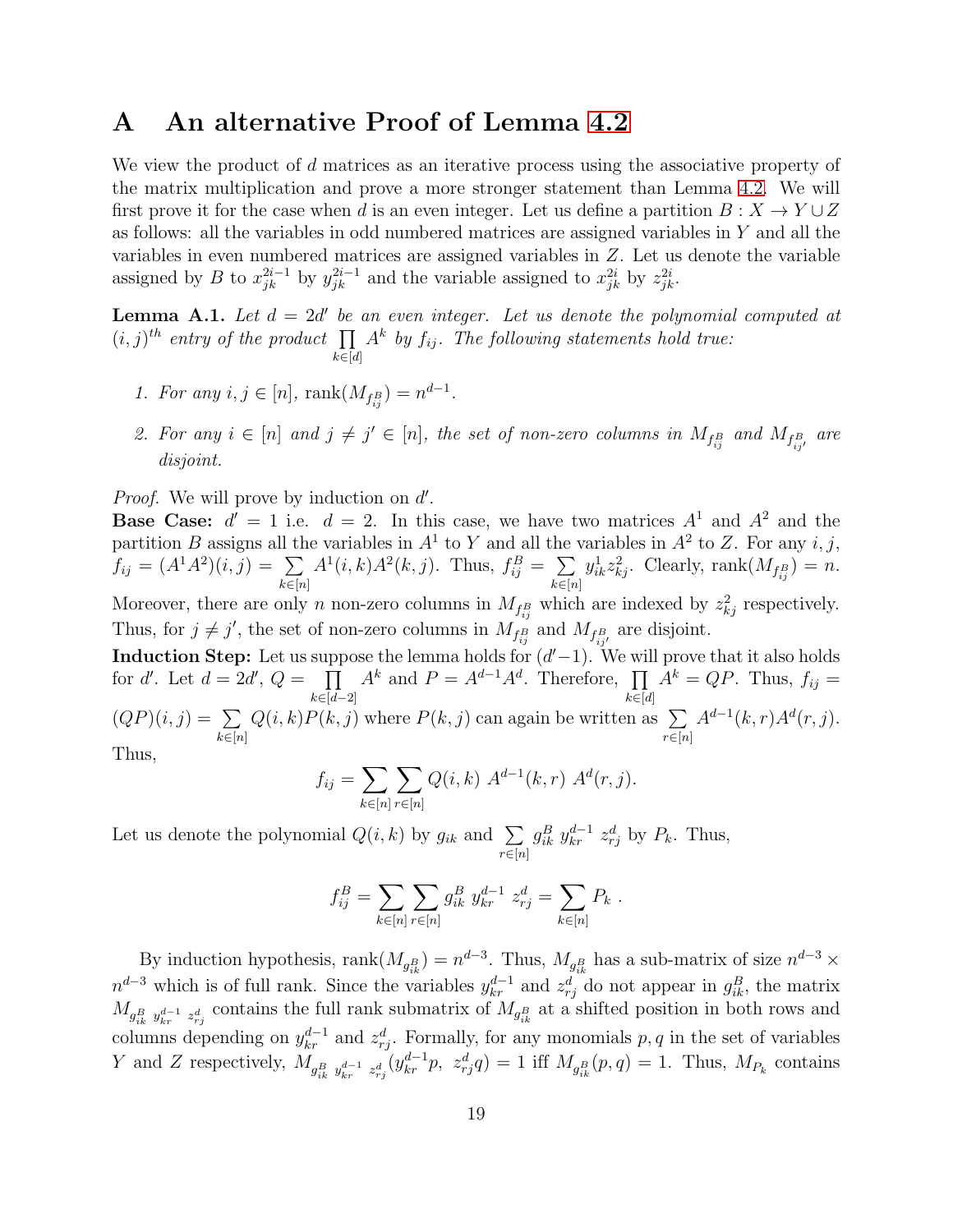*n* disjoint copies of the full rank sub-matrix of  $M_{g_{ik}^B}$  such that no two of the copies contain any common non-zero row or column. Thus,  $\text{rank}(M_{P_k}) = n \cdot \text{rank}(M_{g_{ik}^B}) = n^{d-2}$ .

By induction hypothesis, we also know that the set of non-zero columns in  $M_{g_{ik}^B}$  and  $M_{g_{i,k'}^B}$  are disjoint for  $k \neq k'$ . Thus, for  $k \neq k'$ ,  $M_{P_k}$  and  $M_{P_{k'}}$  do not contain any common non-zero column. Hence,

rank
$$
(M_{f_{ij}^B})
$$
 =  $\sum_{k \in [n]} rank(M_{P_k}) = n^{d-1}$ .

To prove statement 2, it is sufficient to observe that each non-zero entry in  $M_{f_{ij}^B}$  is present in a column such that the monomial indexing it is divisible by some variable in the  $j<sup>th</sup>$  column of  $A^d$  and is not divisible by any variable present in other columns of  $A^d$ . Thus, for  $j \neq j'$ , the set of non-zero columns in  $M_{f_{ij}^B}$  and  $M_{f_{ij'}^B}$  are disjoint.

For the case when d is a odd integer, let us denote the polynomial  $\prod_{k\in[d-1]} A^k(i,j)$  by  $f_{ij}$  and  $\prod_{k \in [d]} A^k(i, j)$  by  $g_{ij}$  for all  $i, j \in [n]$ . Thus,  $g_{ij} = \sum_{k \in [n]} f_{ik} x_{kj}^d$  which implies  $g_{ij}^B = \sum_{k \in [n]} f_{ik}^B y_{kj}^d$ . Thus,  $M_{g_{ij}^B}$  contains a copy of  $M_{f_{ik}^B}$  for each k and none of these copies have a common non-zero row due to multiplication by  $y^{kj}$ . Moreover, we know that  $M_{f_{ik}}$ and  $M_{f_{ik}^B}$  do not have any common non-zero columns. Thus,  $M_{g_{ij}^B}$  contains a copy of the full rank sub-matrix of  $M_{f_{ik}^B}$  for each k with no common non-zero rows or columns. Hence,  $\operatorname{rank}(M_{g_{ij}^B}) = \sum_i$  $k \in [n]$ rank $(M_{f_{ik}^B}) = n^{d-1}$ .

### <span id="page-19-0"></span>B Complete Proof of Lemma [6.1](#page-13-2)

**Lemma.** Let  $\Phi$  be a  $(s, d)$ -product-sparse formula over the set of variables  $\{y_1, \ldots, y_m\}$  and  $\{z_1, \ldots, z_m\}$ , and let v be a node in  $\Phi$ . Denote the product-sparse depth of v by  $d(v)$ . If v is k-weak, then, max-rank $(M_v) \leq 2^{s \cdot d(v)} \cdot |\Phi_v| \cdot 2^{b(v)-k/2}$ .

*Proof.* We will prove by induction on  $|\Phi_v|$ .

**Base Case:** v is a leaf node. By definition, the polynomial computed at node v is either a constant from the field or a single variable. Thus, max-rank $(M_v) \leq 1$ . Thus the lemma follows.

**Inductive Step:** Let v be a node in  $\Phi$  and assume that the lemma holds for all nodes u in  $\Phi$  such that  $|\Phi_u| < |\Phi_v|$ . We consider the following cases:

1. v is a k-unbalanced node.

Thus,  $a(v) \leq b(v) - k$ . Hence, using Proposition [3.2,](#page-6-2) max-rank $(M_v) \leq 2^{b(v)-k} \leq$  $2^{sd(v)} \cdot |\Phi_v| \cdot 2^{b(v)-k/2}$ . In the rest of the cases, we can assume that v is not k-unbalanced.

2.  $v$  is a disjoint product gate with children  $v_1$  and  $v_2$  and  $v$ .

Thus, we have  $Y_{v_1} \cap Y_{v_2} = \phi$  and  $Z_{v_1} \cap Z_{v_2} = \phi$ . Thus,  $b(v) = b(v_1) + b(v_2)$ . Without loss of generality, we can assume that  $b(v) \leq 2b(v_1)$ . Since v is not k-unbalanced,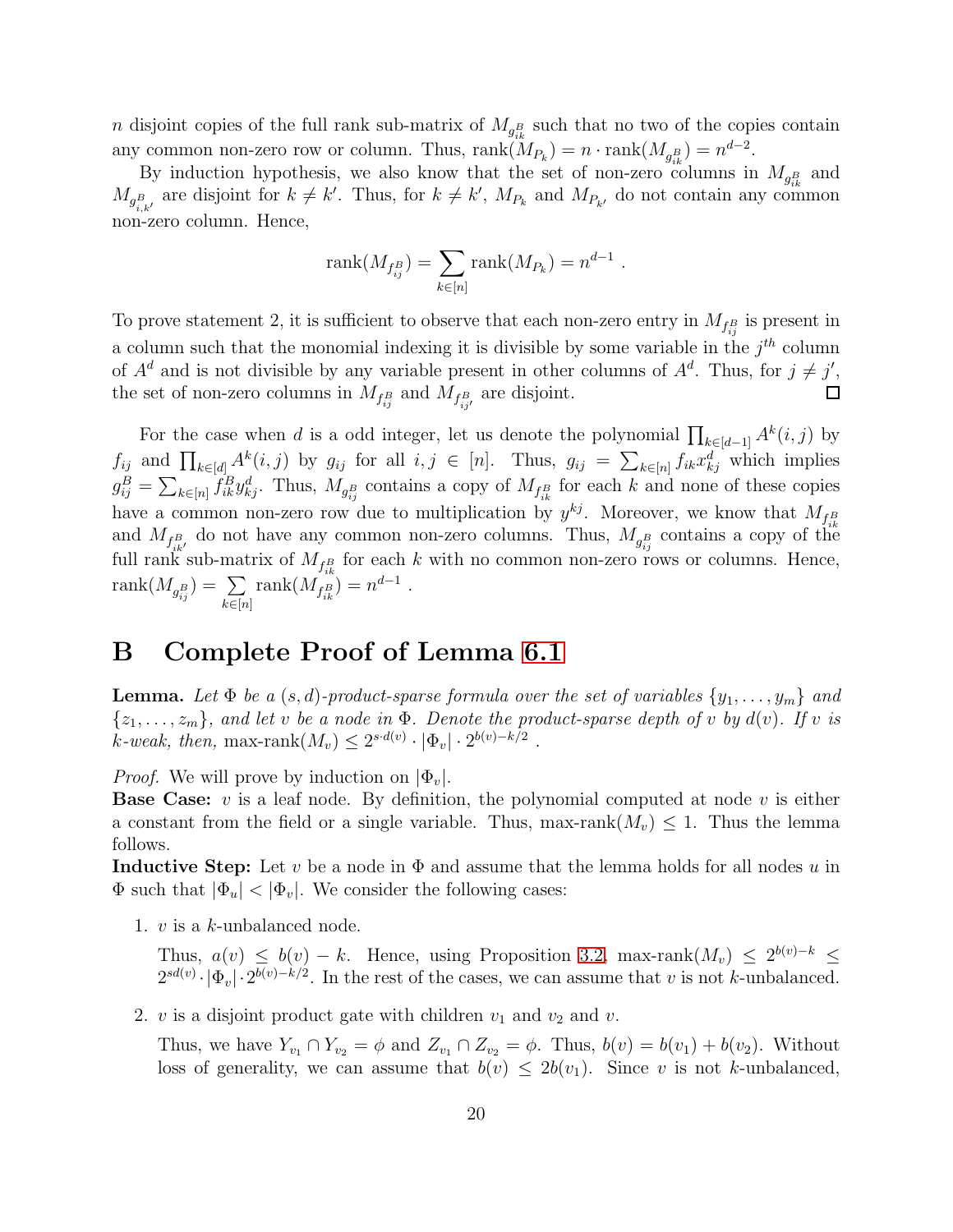every central path that reaches  $v_1$  must be k-unbalanced as otherwise we can extend such a path to v that will remain central and not k-unbalanced. Thus  $v_1$  is also k-weak and we have  $|\Phi_{v_1}| < |\Phi_v|$ . Hence by induction hypothesis, max-rank $(M_{v_1}) \le$  $2^{sd(v_1)} \cdot |\Phi_{v_1}| \cdot 2^{b(v_1)-k/2}$ . Using Proposition [3.2,](#page-6-2) we have, max-rank $(M_{v_2}) \leq 2^{a(v_2)} \leq 2^{b(v_2)}$ . Hence by Proposition [3.4,](#page-6-3)

$$
\begin{array}{rcl}\n\max\text{-rank}(M_v) & = & \max\text{-rank}(M_{v_1}) \cdot \max\text{-rank}(M_{v_2}) \\
& \leq & 2^{sd(v_1)} \cdot |\Phi_{v_1}| \cdot 2^{b(v_1) + b(v_2) - k/2} \\
& \leq & 2^{sd(v)} \cdot |\Phi_v| \cdot 2^{b(v) - k/2}\n\end{array}
$$

3. v is a s-sparse product gate with children  $v_1$  and  $v_2$  and v. Without loss of generality it can be assumed that  $v$  is not disjoint.

Let us suppose that the product-sparse depth of  $v$  is  $d$ . Without loss of generality, assume that  $v_2$  computes a sparse polynomial having at most  $2<sup>s</sup>$  number of monomials. Since v is not disjoint, product-sparse depth of  $v_1$  is at most  $d-1$ . Thus using Corollary [3.8,](#page-7-2)

<span id="page-20-0"></span>
$$
\max\text{-rank}(M_v) \le 2^s \cdot \max\text{-rank}(M_{v_1})\tag{2}
$$

.

Consider the following cases based on whether  $b(v) \leq 2b(v_1)$  or not.

If  $b(v) \leq 2b(v_1)$ , then  $v_1$  is also k-weak. Therefore, by induction hypothesis,

max-rank $(M_{v_1}) \leq 2^{s(d-1)} \cdot |\Phi_{v_1}| \cdot 2^{b(v_1)-k/2} \leq 2^{s(d-1)} \cdot |\Phi_v| \cdot 2^{b(v)-k/2}$ .

Thus, using Equation [2,](#page-20-0) max-rank $(M_v) \leq 2^{sd} \cdot |\Phi_v| \cdot 2^{b(v)-k/2}$ . If  $b(v) > 2b(v_1)$ , then  $b(v_1) < b(v)/2 < b(v) - k/2$  since  $b(v) \geq k$ . Therefore using Proposition [3.2,](#page-6-2)  $\max\{\Delta t_{v_1}\}\leq 2^{a(v_1)}\leq 2^{b(v_1)}< 2^{b(v)-k/2}$ . Therefore,  $\max\{\Delta t_{v}\}\leq 2^{s}\cdot 2^{b(v)-k/2}\leq$  $2^{sd} \cdot |\Phi_v| \cdot 2^{b(v)-k/2}$ .

4. v is a plus gate with children  $v_1$  and  $v_2$ .

We know that  $b(v) \leq b(v_1)+b(v_2)$ . Without loss of generality, assume that  $b(v) \leq 2b(v_1)$ which implies that  $v_1$  is also k-weak. Hence by induction hypothesis,

$$
\max\text{-rank}(M_{v_1}) \le 2^{sd(v_1)} \cdot |\Phi_{v_1}| \cdot 2^{b(v_1) - k/2} \le 2^{sd(v)} \cdot |\Phi_{v_1}| \cdot 2^{b(v) - k/2}
$$

We consider the following cases based on whether  $b(v) \leq 2b(v_2)$  or not: If  $b(v) \leq 2b(v_2)$ , then  $v_2$  is also k-weak. Hence by induction hypothesis,

$$
\max\text{-rank}(M_{v_2}) \le 2^{sd(v_2)} \cdot |\Phi_{v_2}| \cdot 2^{b(v_2) - k/2} \le 2^{sd(v)} \cdot |\Phi_{v_2}| \cdot 2^{b(v) - k/2}.
$$

Hence by Proposition [3.3,](#page-6-1)

$$
\begin{array}{rcl}\n\max\text{-rank}(M_v) & \leq & \max\text{-rank}(M_{v_1}) + \max\text{-rank}(M_{v_2}) \\
& \leq & 2^{sd(v)} \cdot (|\Phi_{v_1}| + |\Phi_{v_2}|) \cdot 2^{b(v) - k/2} \\
& \leq & 2^{sd(v)} \cdot |\Phi_v| \cdot 2^{b(v) - k/2}\n\end{array}
$$